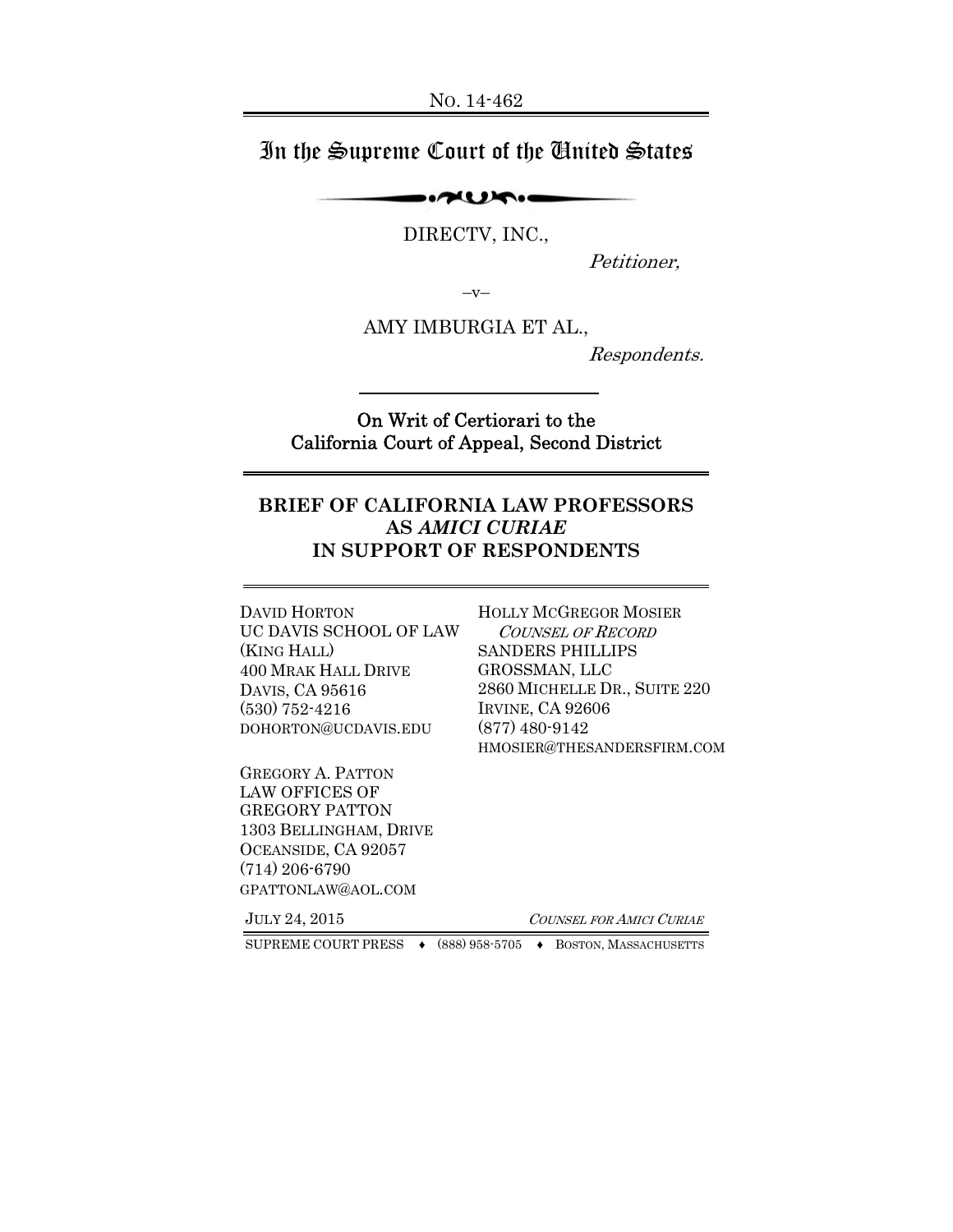# TABLE OF CONTENTS

|                                                   | CALIFORNIA COURTS ARE NOT HOSTILE TO                                                  |  |
|---------------------------------------------------|---------------------------------------------------------------------------------------|--|
|                                                   | A. California Courts Did Not Discriminate<br>Against Arbitration Before Concepcion  4 |  |
|                                                   | B. California's Recent FAA Jurisprudence<br>Has Also Been Faithful to this Court's    |  |
|                                                   |                                                                                       |  |
| <b>APPENDIX</b>                                   |                                                                                       |  |
| List of Amici Curiae California Law Professors 16 |                                                                                       |  |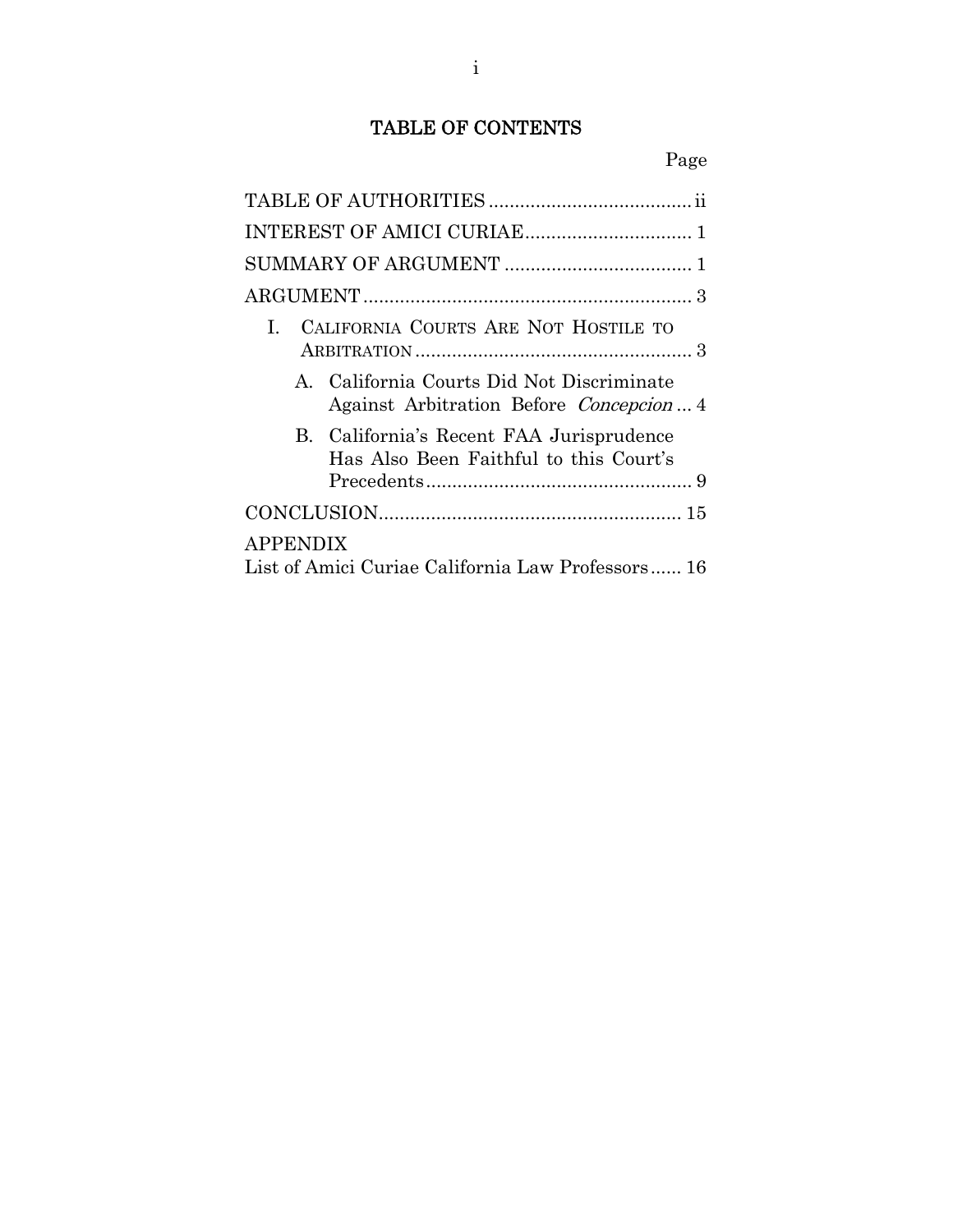## TABLE OF AUTHORITIES

# CASES

| A&M Produce Co. v. FMC Corp.,                                                                                       |
|---------------------------------------------------------------------------------------------------------------------|
| American Express Co. v.<br>Italian Colors Restaurant,                                                               |
| Armendariz v. Foundation Health Psychcare<br>Services, Inc., 6 P.3d 669 (Cal. 2000)  10, 11, 12                     |
| $AT&T$ Mobility LLC v. Concepcion,                                                                                  |
| Berent v. CMH Homes, Inc.,<br>__________________, No. E201301214SCR11CV,<br>2015 WL 3526984 (Tenn. June 5, 2015) 13 |
| Booker v. Robert Half Int'l, Inc.,                                                                                  |
| Brewer v. Missouri Title Loans,<br>364 S.W.3d 486 (Mo. 2012)  10, 16                                                |
| Broughton v. Cigna Healthplans of Cal.,                                                                             |
| Chavarria v. Ralphs Grocery Co.,<br>733 F.3d 916 (9th Cir. 2013)  15                                                |
| Cheek v. United Healthcare of Mid-Atlantic,                                                                         |
| Circuit City Stores, Inc. v. Adams,                                                                                 |
| Coady v. Cross Country Bank, Inc.,<br>729 N.W.2d 732 (Wis. App. 2007)  10                                           |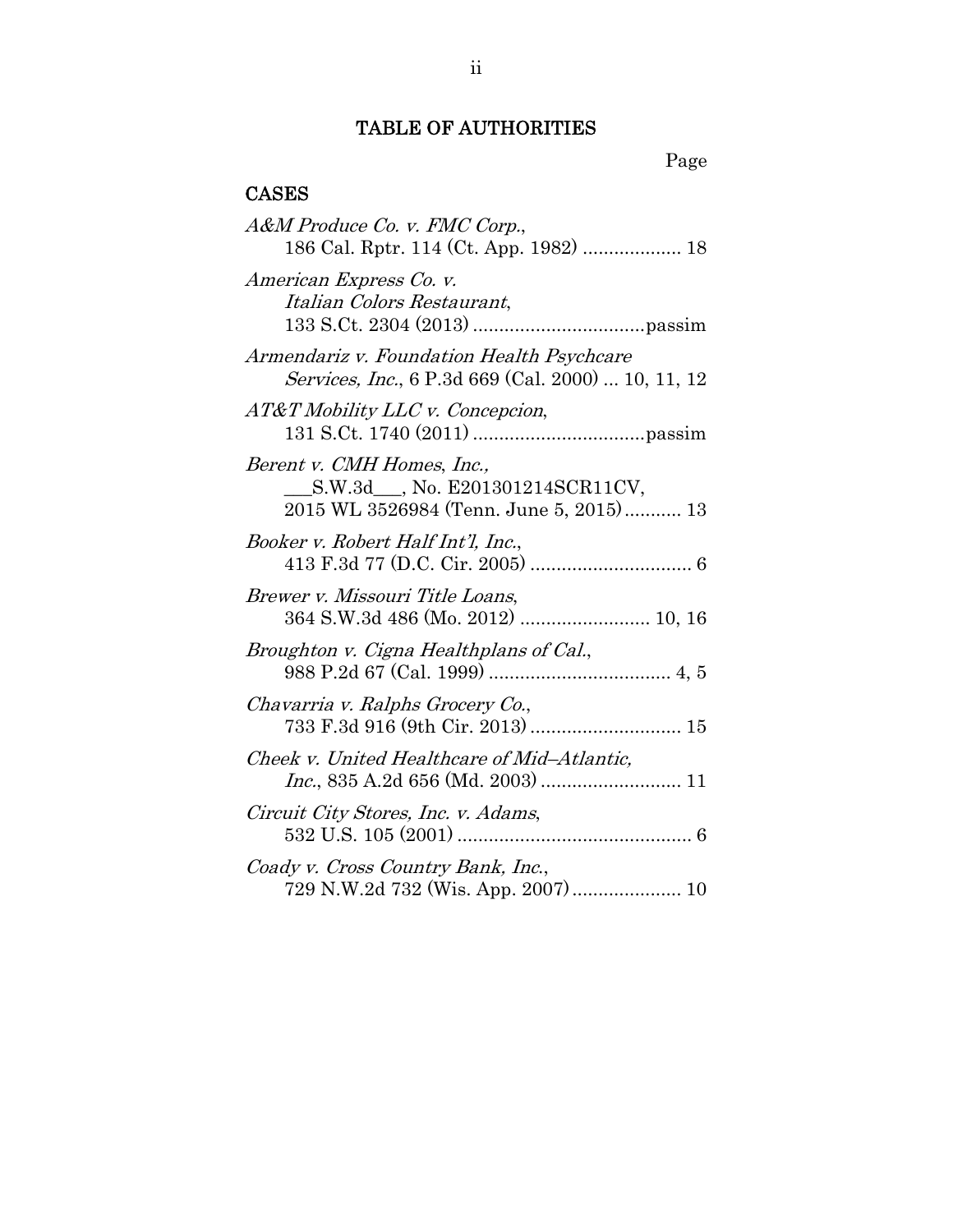| Page                                                                              |
|-----------------------------------------------------------------------------------|
| Coleman v. Prudential Bache Sec., Inc.,<br>802 F.2d 1350 (11th Cir. 1986)  15     |
| Cooper v. QC Financial Services, Inc.,<br>503 F. Supp. 2d 1266 (D. Ariz. 2007) 9  |
| Credit Bureau, Inc. v. Cingular Wireless LLC,<br>379 F.3d 159 (5th Cir. 2004)  12 |
| D.R. Horton Inc. v. Cuda,<br>357 NLRB No. 184, 2012 WL 36274 (2012)  19           |
| Dale v. Comcast Corp.,                                                            |
| Dan Ryan Builders, Inc. v. Nelson,                                                |
| Discover Bank v. Superior Court,                                                  |
| Doctor's Associates, Inc. v. Casarotto,                                           |
| Dunlap v. Berger,                                                                 |
| E.E.O.C. v. Waffle House, Inc.,                                                   |
| Feeney v. Dell Inc.,                                                              |
| Figueroa v. THI of New Mexico at<br>Casa Arena Blanca, LLC,                       |
| Fiser v. Dell Computer Corp.,                                                     |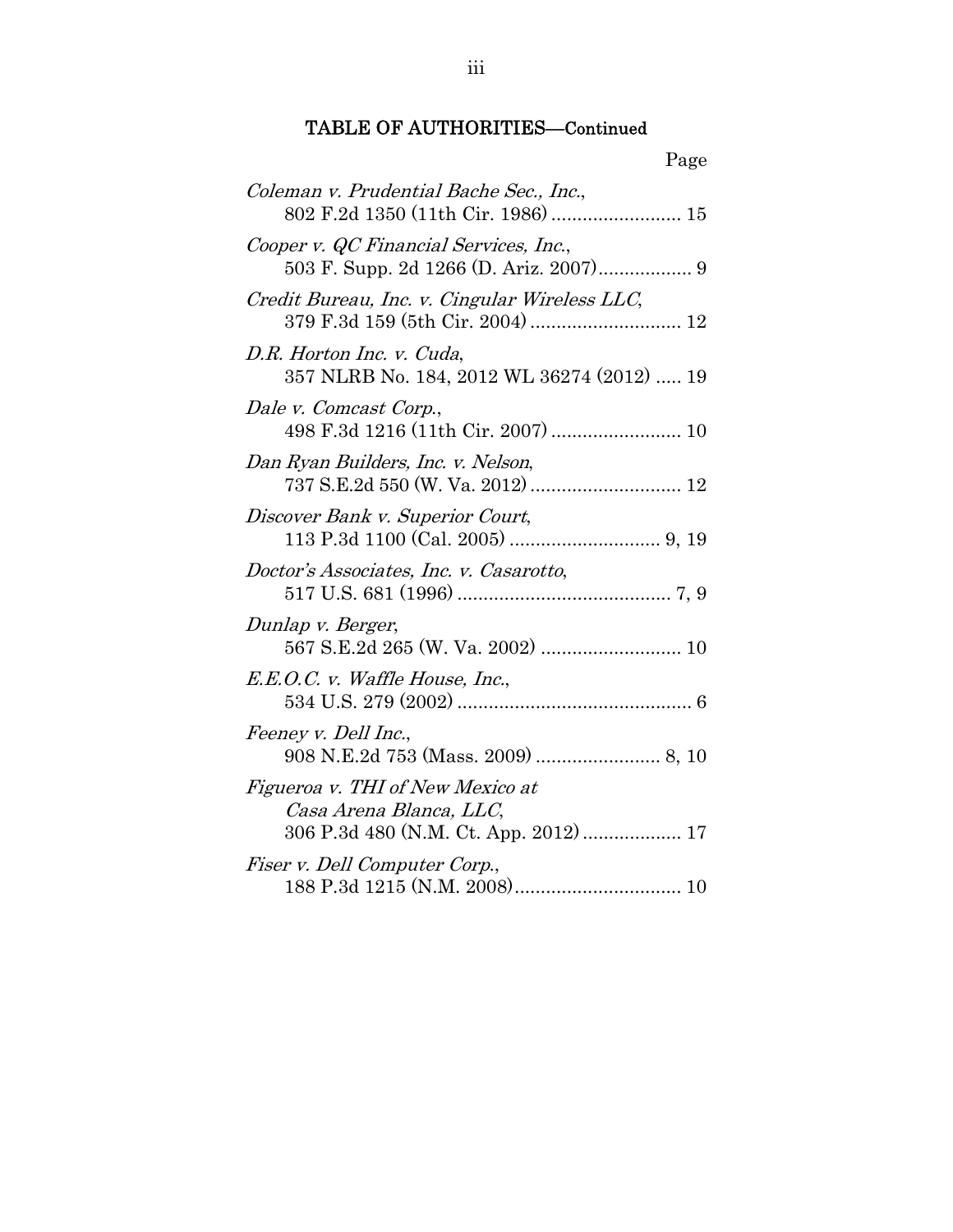| Page                                                                                                                         |
|------------------------------------------------------------------------------------------------------------------------------|
| Gentry v. Superior Court,                                                                                                    |
| Gibson v. Neighborhood Health Clinics, Inc.,<br>121 F.3d 1126 (7th Cir. 1997)  11                                            |
| Gilmer v. Interstate/Johnson Lane Corp.,                                                                                     |
| Guidotti v. Legal Helpers Debt Resolution,<br><i>L.L.C.</i> , <u>F. Supp. 3d</u> No. CIV.A. 11-<br>1219 JBS, 2014 WL 6863183 |
| Herron v. Century BMW,                                                                                                       |
| Hill v. Garda CL Nw., Inc.,                                                                                                  |
| Hull v. Norcom, Inc.,<br>750 F.2d 1547 (11th Cir. 1985)  12                                                                  |
| In re Checking Account Overdraft Litig.,<br>F. Supp. $3d$ , No. 1:09-MD-02036,<br>2015 WL 464266 (S.D. Fla. Feb. 3, 2015) 16 |
| In re Poly-Am., $L.P.,$                                                                                                      |
| Independence Cnty. v. City of Clarksville,                                                                                   |
| Iskanian v. CLS Transp. Los Angeles, LLC,                                                                                    |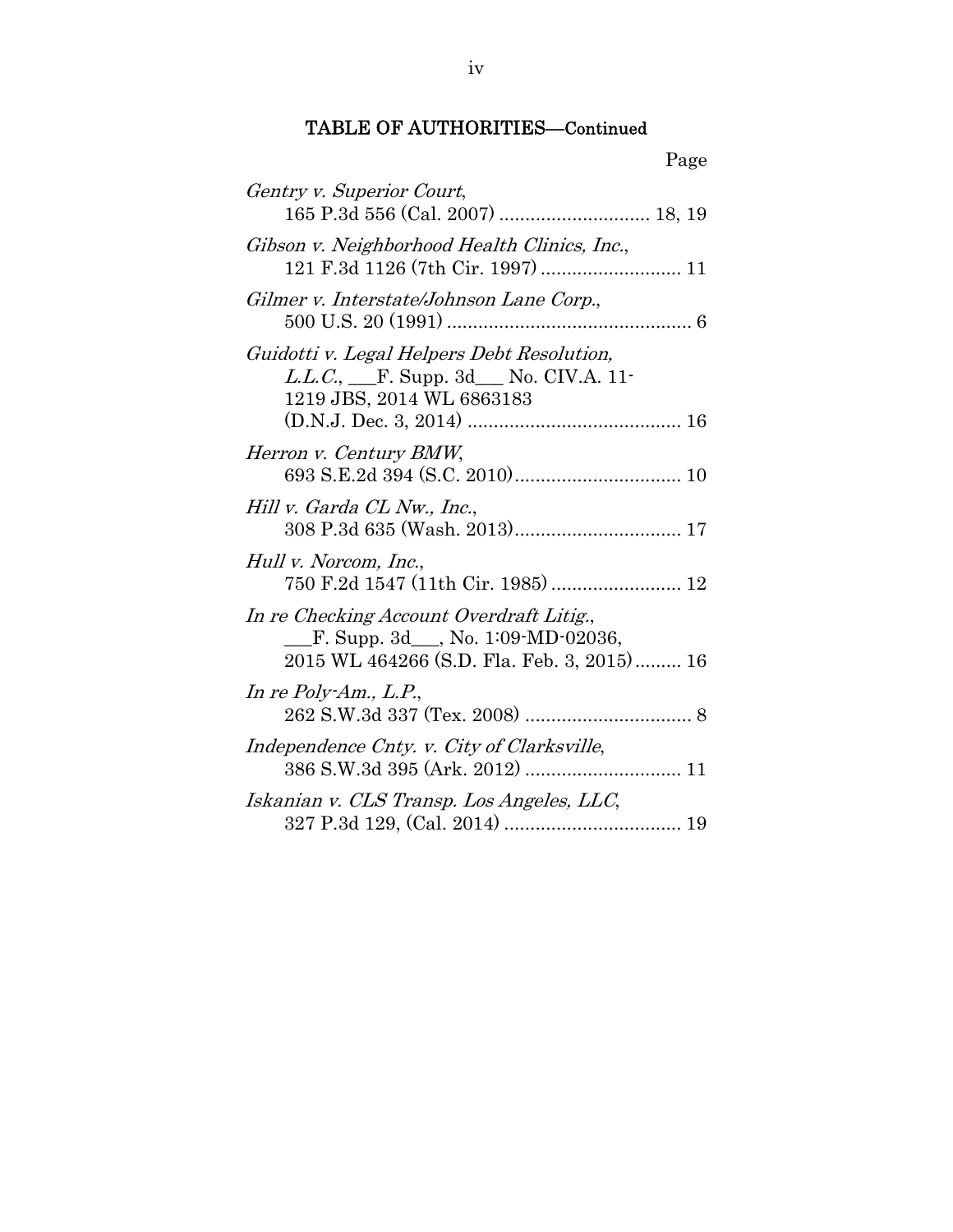| ۳<br>ı.<br>т. |  |
|---------------|--|
|               |  |

| Jimenez v. Cintas Corp.,                                                                             |
|------------------------------------------------------------------------------------------------------|
| S.W.3d_, No. ED 101015, 2015 WL<br>160451 (Mo. Ct. App. Jan. 13, 2015)  11                           |
| Kelker v. Geneva-Roth Ventures, Inc.,<br>303 P.3d 777 (Mont. 2013)  16                               |
| Kinkel v. Cingular Wireless LLC,                                                                     |
| Kristian v. Comcast Corp.,                                                                           |
| Lazado v. Dale Baker Oldsmobile, Inc.,<br>91 F.Supp.2d 1087 (W.D. Mich. 2000) 10                     |
| Leonard v. Terminix Int'l Co., L.P.,                                                                 |
| Mitsubishi Motors Corp. v. Soler Chrysler-<br>Plymouth, Inc., 473 U.S. 614 (1985) 5                  |
| Muhammad v. County Bank of Rehoboth<br>Beach, Delaware, 912 A.2d 88 (N.J. 2006)  9                   |
| Noohi v. Toll Bros., Inc.,                                                                           |
| Picardi v. Eighth Judicial District,                                                                 |
| Pinnacle Museum Tower Assn. v. Pinnacle<br>Mkt. Dev. (US), LLC,<br>282 P.3d 1217 (Cal. 2012)  19, 20 |
| Powertel v. Bexley,<br>743 So. 2d 570 (Fla. Ct. App. 1999)  9                                        |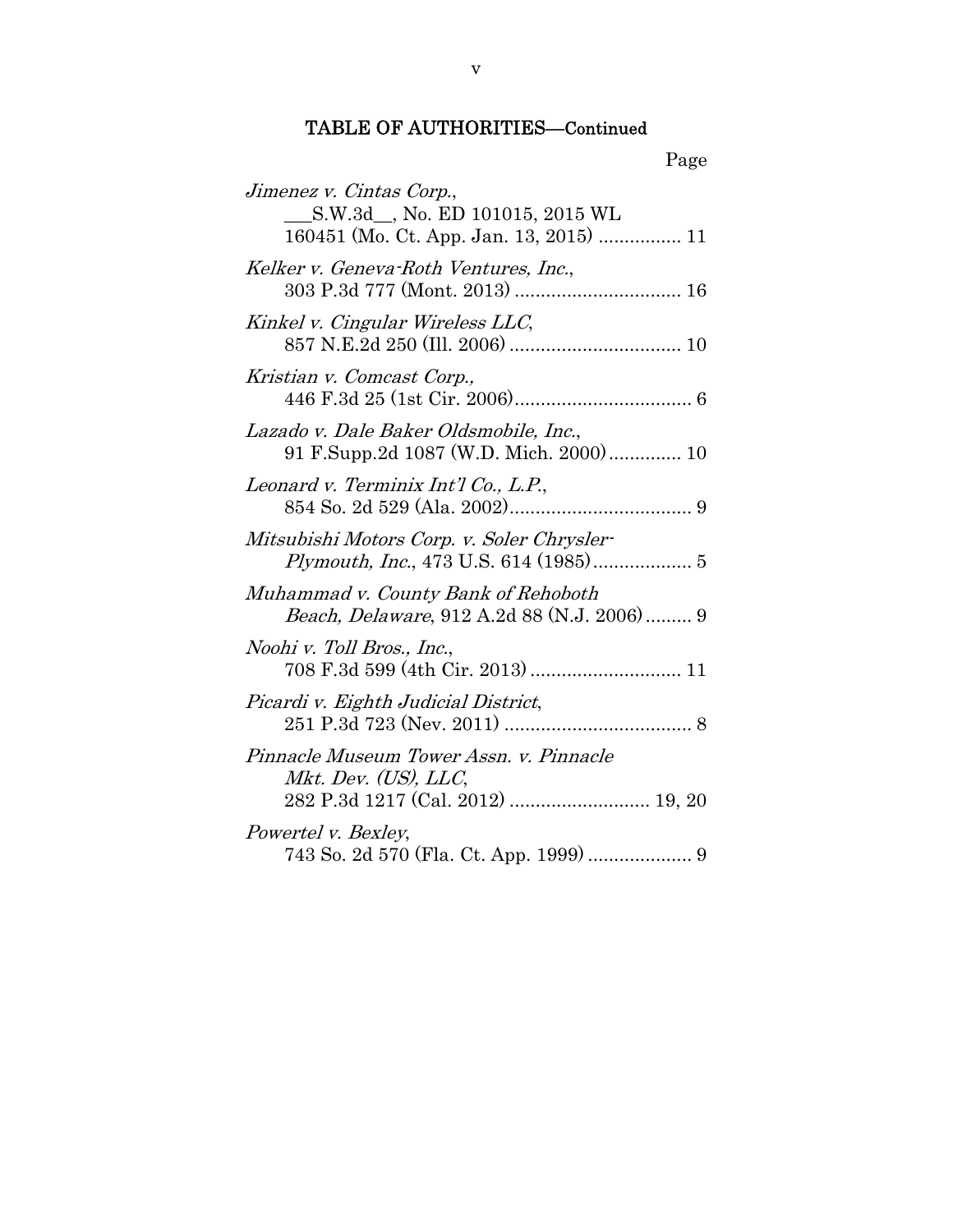| Page                                                                                                         |
|--------------------------------------------------------------------------------------------------------------|
| Rembert v. Ryan's Family Steak Houses, Inc.,                                                                 |
| Rodriguez de Quijas v. Shearson/Am. Exp.,                                                                    |
| Schnuerle v. Insight Comm, Co., L.P.,                                                                        |
| Scott v. Cingular Wireless,                                                                                  |
| Sec. Serv. Fed. Credit Union v. Sanders,                                                                     |
| Shearson/Am. Exp., Inc. v. McMahon,                                                                          |
| Siopes v. Kaiser Found. Health Plan, Inc.,                                                                   |
| Smith v. Jem Grp., Inc.,                                                                                     |
| Sonic Calabasas A, Inc. v. Moreno,                                                                           |
| Stevens/Leinweber/Sullens, Inc. v.<br>Holm Dev. & Management, Inc.,<br>795 P.2d 1308 (Az. Ct. App. 1990)  11 |
| THI of N. M. at Hobbs Ctr., LLC v. Patton,<br>741 F.3d 1162 (10th Cir. 2014)  15                             |
| Thibodeau v. Comcast Corp.,<br>912 A.2d 874 (Pa. Super. Ct. 2006) 10                                         |
| Tillman v. Commercial Credit Loans, Inc.,                                                                    |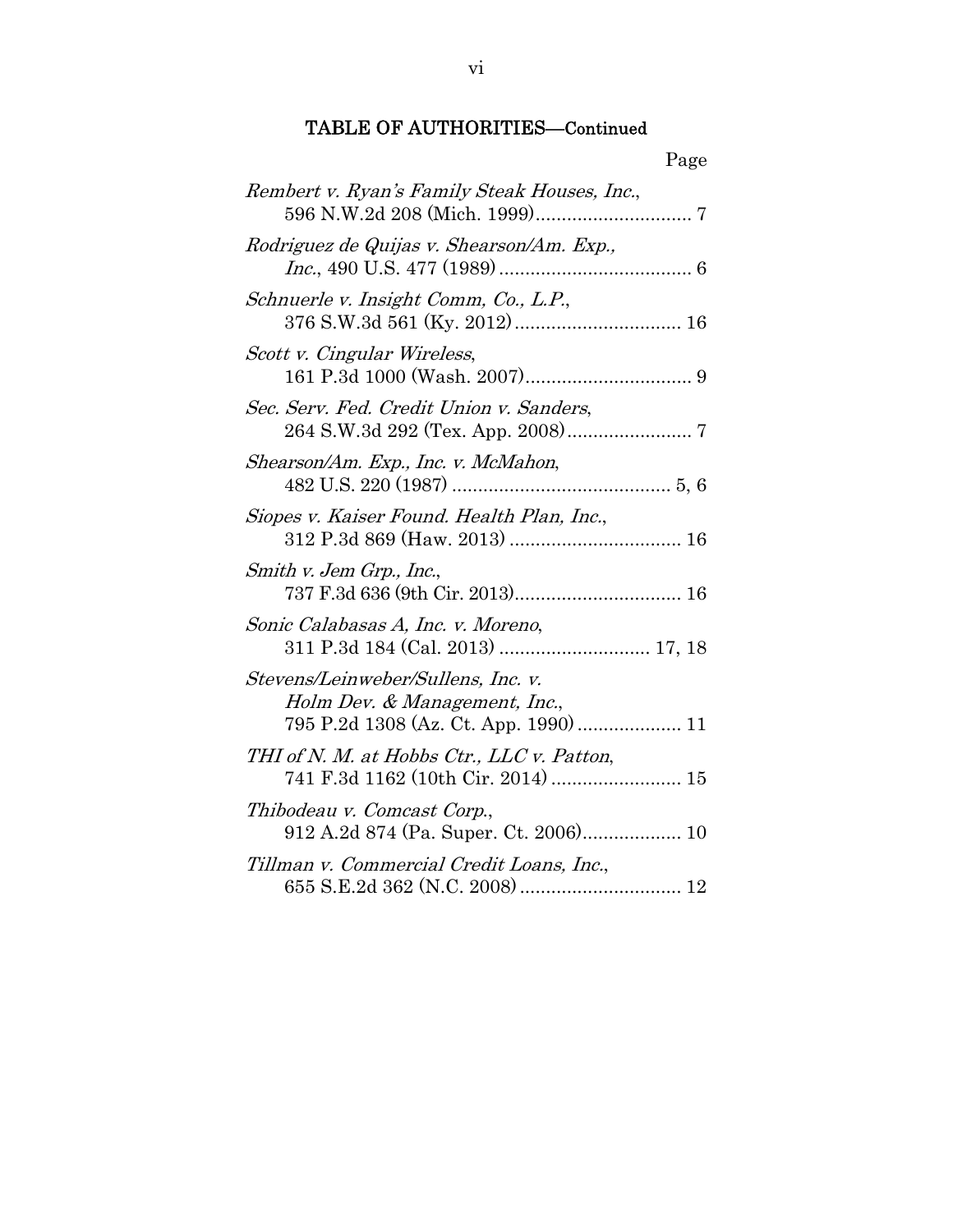|--|

| Trist v. Child,                                                                  |
|----------------------------------------------------------------------------------|
| Vasquez-Lopez v. Beneficial Oregon, Inc.,                                        |
| Volt Info. Sciences, Inc. v. Bd. of Trustees of<br>Leland Stanford Junior Univ., |
| Williams v. Walker-Thomas Furniture Co.,                                         |

## **STATUTES**

| Federal Arbitration Act |  |
|-------------------------|--|
|                         |  |

## OTHER AUTHORITIES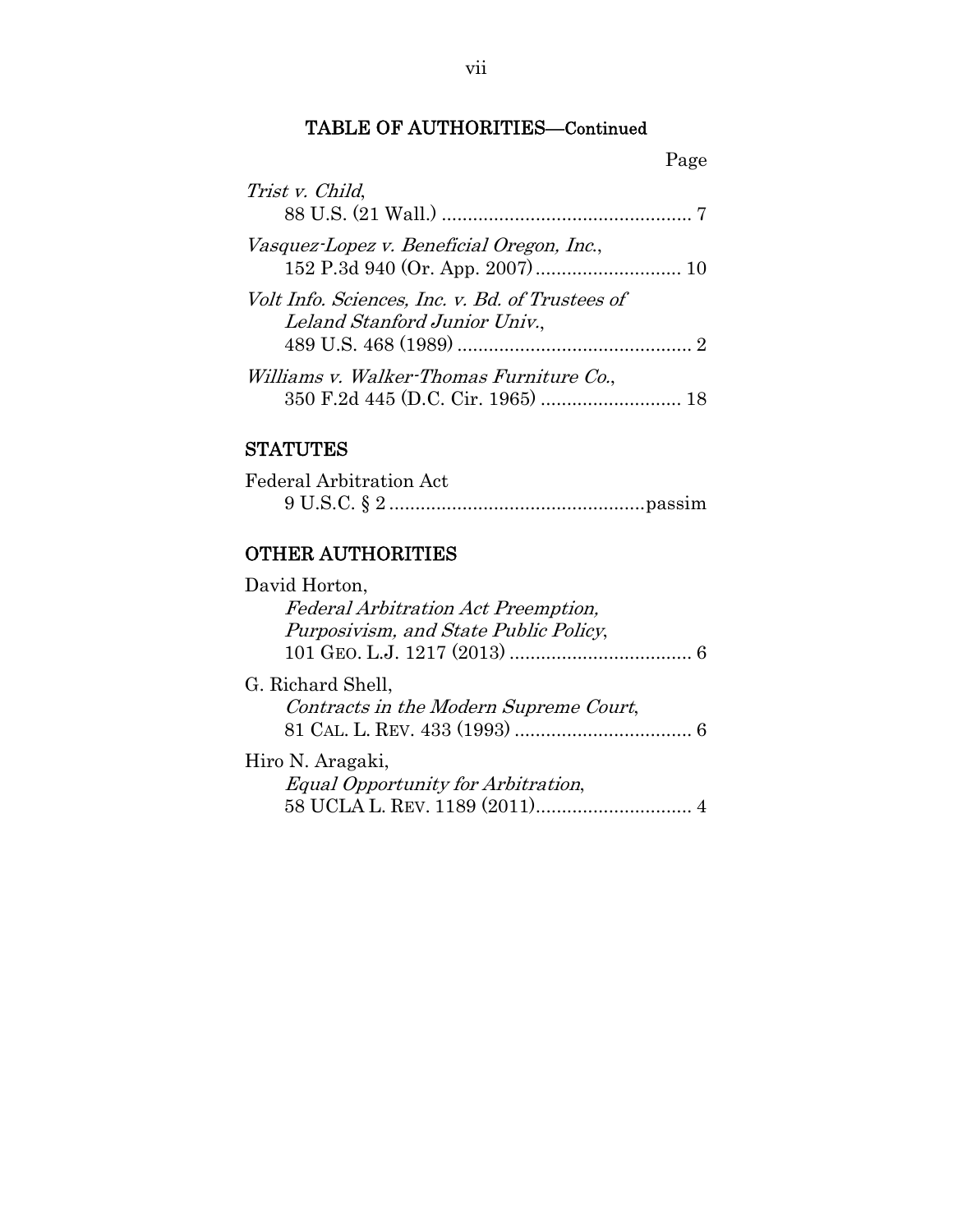

### INTEREST OF AMICI CURIAE

Amici curiae are law professors from the State of California.1 Amici have years of experience teaching and publishing in arbitration, contracts, civil procedure, and related fields. Amici write to improve this Court's understanding of how California judges have interpreted the Federal Arbitration Act ("FAA").



#### SUMMARY OF ARGUMENT

The relief that Petitioner seeks is extraordinary. Petitioner's adhesive Customer Agreement prohibits arbitration if the law of a customer's state would invalidate its class arbitration waiver. The California Court of Appeal enforced this provision as written and held that because Petitioner's class arbitration waiver is invalid under California law, there is no agreement to arbitrate. Dissatisfied with the consequences of its own draftsmanship, Petitioner urges this Court to overturn the state panel's interpretation. But "the interpretation of private contracts is ordinarily a question of state law, which this Court does not sit to review." Volt Info. Sciences, Inc. v. Bd.

<sup>1</sup> No counsel for a party authored this brief in whole or in part, and no such counsel of party made a monetary contribution intended to fund the preparation or submission of this brief. No person other than the amici curiae, or their counsel, made a monetary contribution to its preparation or submission. The parties have issued blanket consents to the filing of amicus briefs.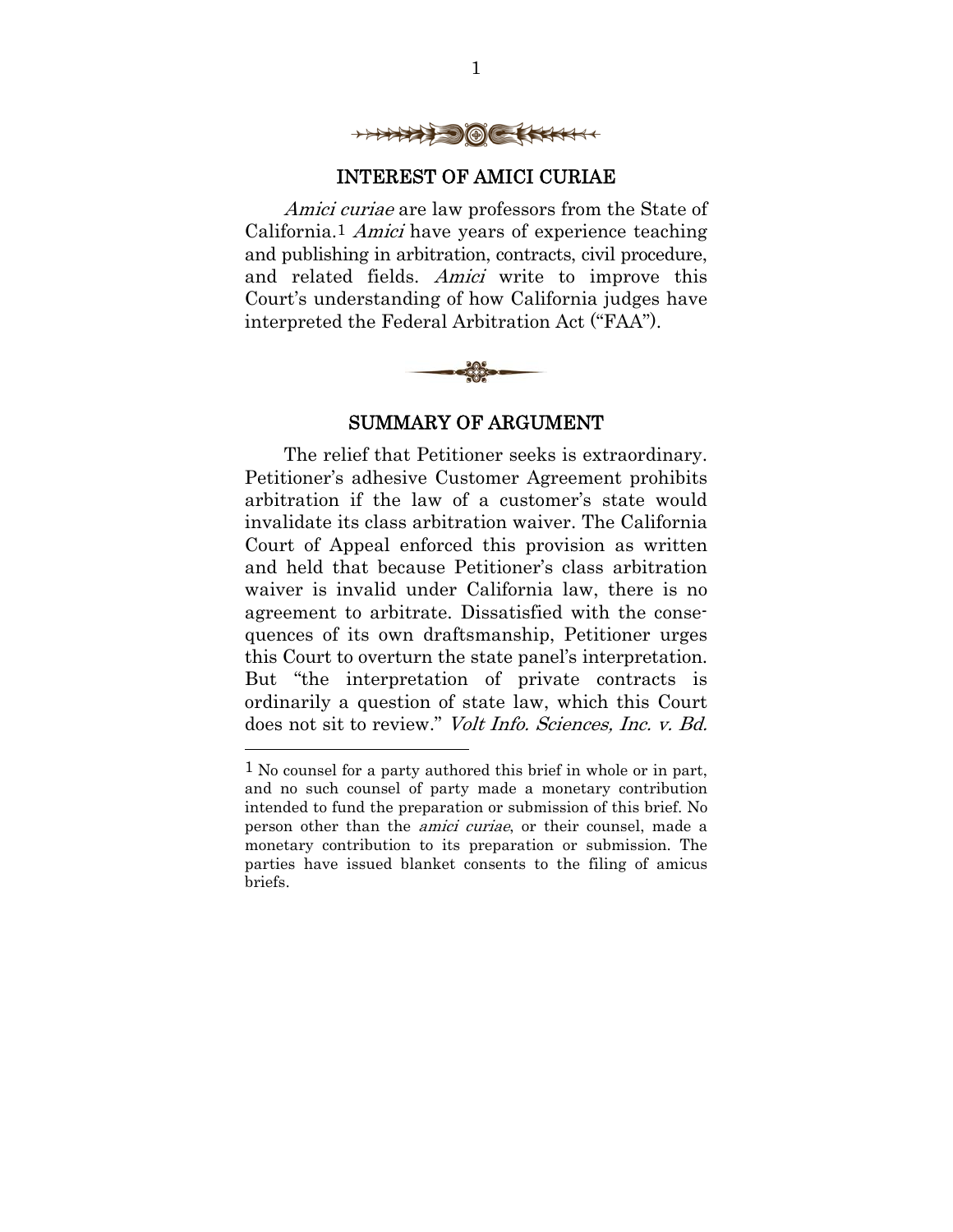of Trustees of Leland Stanford Junior Univ., 489 U.S. 468, 474 (1989).

Accordingly, Petitioner and its amici seek to transform this case into a referendum on the California judiciary's alleged "hostility to arbitration." Brief for Petitioner at 2; see also generally Brief of Amicus Curiae DRI—The Voice of the Defense Bar In Support of Petitioner DIRECTV, Inc. ("DRI Brief").2 By detailing the California Supreme Court's alleged "attempts to evade the FAA's mandate," *id.* at 5, they hope to convince this Court of the need for heavyhanded intervention.

These gloomy atmospherics are a smokescreen. Petitioner's amici DRI, which leads the charge on this issue, devotes most of its brief to highlighting cases in which the California Supreme Court refused to enforce one-sided arbitration clauses that made it harder for plaintiffs to prosecute state statutory causes of action. See id. at 5-11. But DRI does not mention that most other jurisdictions take similar steps to ensure that substantive rights survive their transplant from the judicial to arbitral forum.

<sup>2</sup> See also Brief of Chamber of Commerce of the United States of America, National Association of Manufacturers, and Retail Litigation Center, Inc., as Amici Curiae in Support of Petitioner ("Chamber Brief") at 4, 6-12 (arguing that the California Court of Appeal's opinion "impermissibl[y] discriminat[es] against arbitration"); Brief Amicus Curiae of Pacific Legal Foundation in Support of Petitioner ("Pacific Legal Brief") at 19-21 ("The decision below continues a collision course upon which California courts have embarked with this Court's decisions regarding FAA preemption.").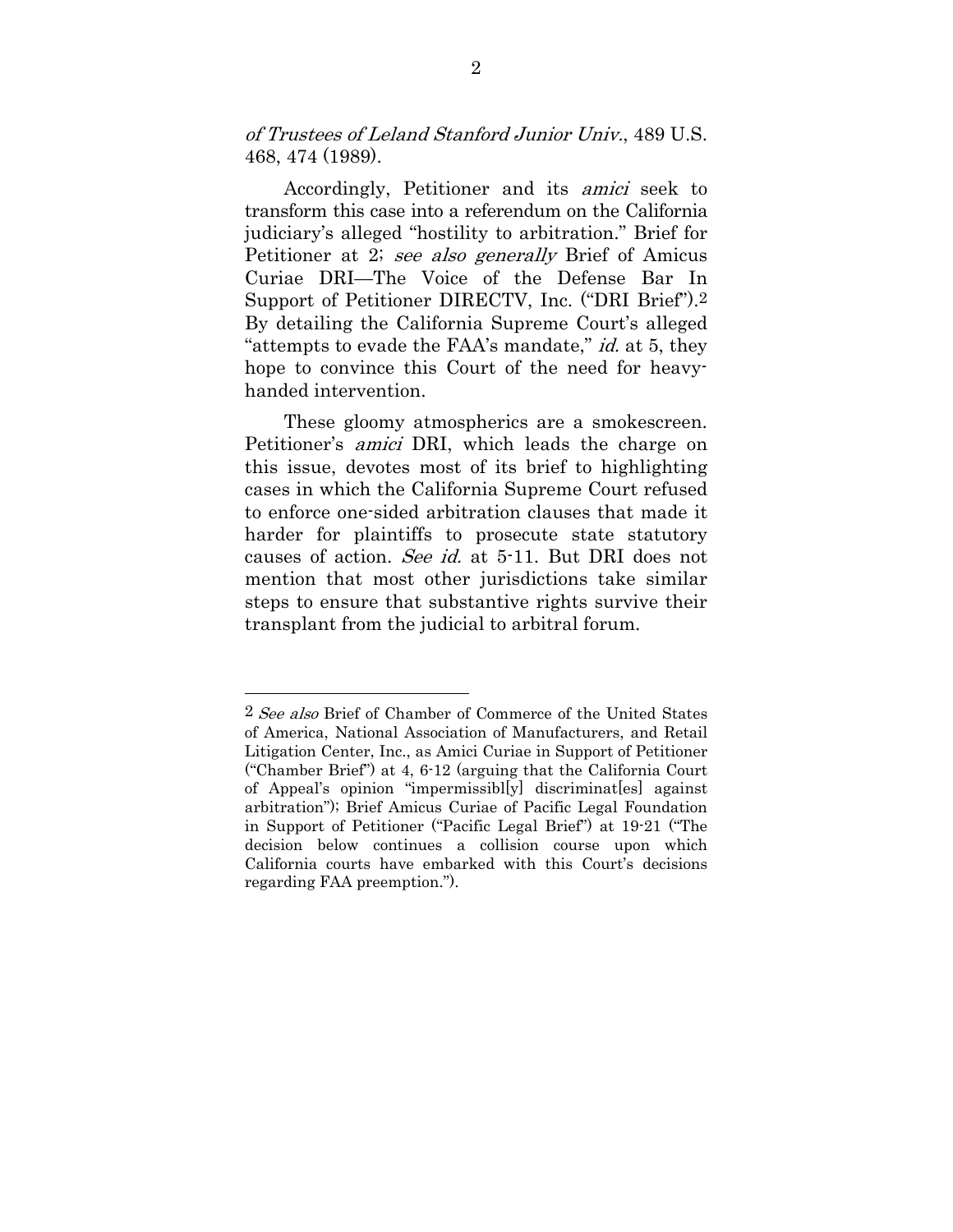DRI also contends that the California Supreme Court has given short shrift to this Court's opinions in AT&T Mobility LLC v. Concepcion, 131 S.Ct. 1740 (2011) and American Express Co. v. Italian Colors Restaurant, 133 S.Ct. 2304 (2013). See DRI Brief at 15-21. However, DRI condemns the state justices for not sharing *DRI*'s own, highly-idiosyncratic view that these cases preclude any "assessment of whether an arbitration agreement is sufficiently fair." Id. at 18. Moreover, DRI omits recent cases in which California judges have broadened the FAA's scope.



#### ARGUMENT

### I. CALIFORNIA COURTS ARE NOT HOSTILE TO **ARBITRATION**

Petitioner's amici go to great lengths to try to get this Court to micromanage California's common law of contracts. For instance, DRI devotes nearly its entire brief to arguing that the California Supreme Court has "thwart[ed] the FAA." DRI Brief at 4.3 That is simply not true. This section sets the record straight about California's FAA jurisprudence.

<sup>3</sup> The California Supreme Court's only involvement in this matter was to deny discretionary review of the Court of Appeal's opinion. Moreover, even if it were possible to demonstrate that a constantly-evolving, multi-member court was capable of harboring continuing, collective animus toward arbitration, DRI does not explain how such a showing should inform the Court's preemption analysis.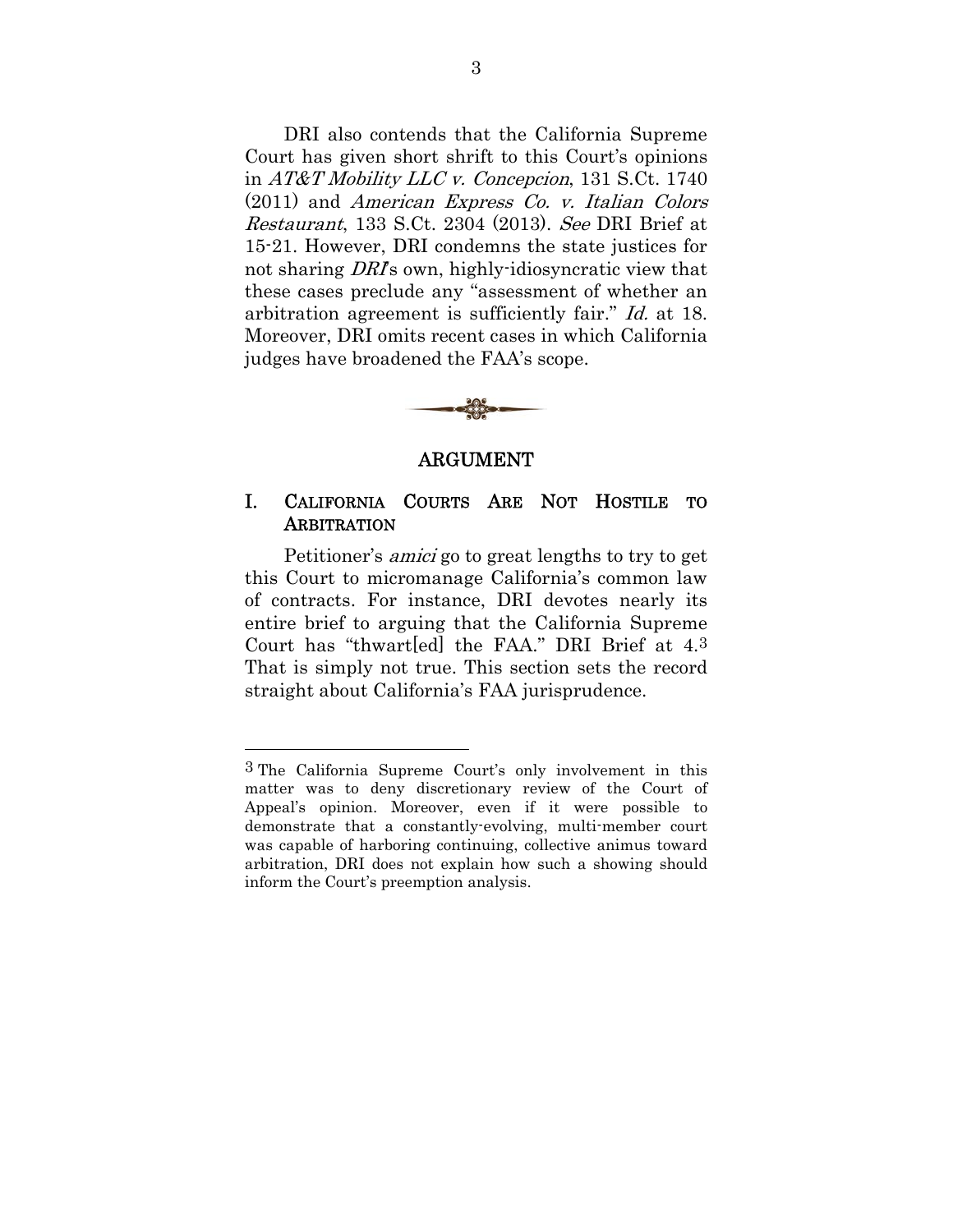### A. California Courts Did Not Discriminate Against Arbitration Before Concepcion

DRI argues that the California Supreme Court routinely ignored the FAA's preemptive force during the period before this Court decided Concepcion. See DRI Brief at 3, 5-11. But on issue after issue, DRI faults the state high court for adopting majority or comparatively moderate positions.

First, citing cases such as *Broughton v. Cigna* Healthplans of Cal., 988 P.2d 67 (Cal. 1999), DRI objects that the California justices invalidated arbitration clauses when necessary to "ensure that plaintiffs could vindicate state statutory rights." Id. at 3.4 However, before *Concepcion*, this was not some wildhaired, deviant approach. To the contrary, it was a bedrock principle of federal arbitration law. As this Court repeatedly acknowledged, the choice between arbitration and litigation should not affect the outcome of a dispute:

<sup>4</sup> In Broughton, the California Supreme Court compelled arbitration of a damages claim brought by a mother and her son against a health insurer. See Broughton , 988 P.2d at 71-72, 80. However, the state high court also held that it would be costprohibitive for the plaintiffs to arbitrate their request for a public injunction. See id. at 77-78. As the justices explained, because arbitral jurisdiction expires shortly after the award, and arbitrators' rulings do not have collateral estoppel effect, the plaintiffs would need to endure the cost, hassle, and uncertainty of filing a new arbitration whenever they needed to enforce or modify the decree. *Id.* at 77; see also Hiro N. Aragaki, Equal Opportunity for Arbitration, 58 UCLA L. REV. 1189, 1252 (2011) ("Broughton was predicated on a particularized determination that there are real and unavoidable discontinuities between arbitration and litigation").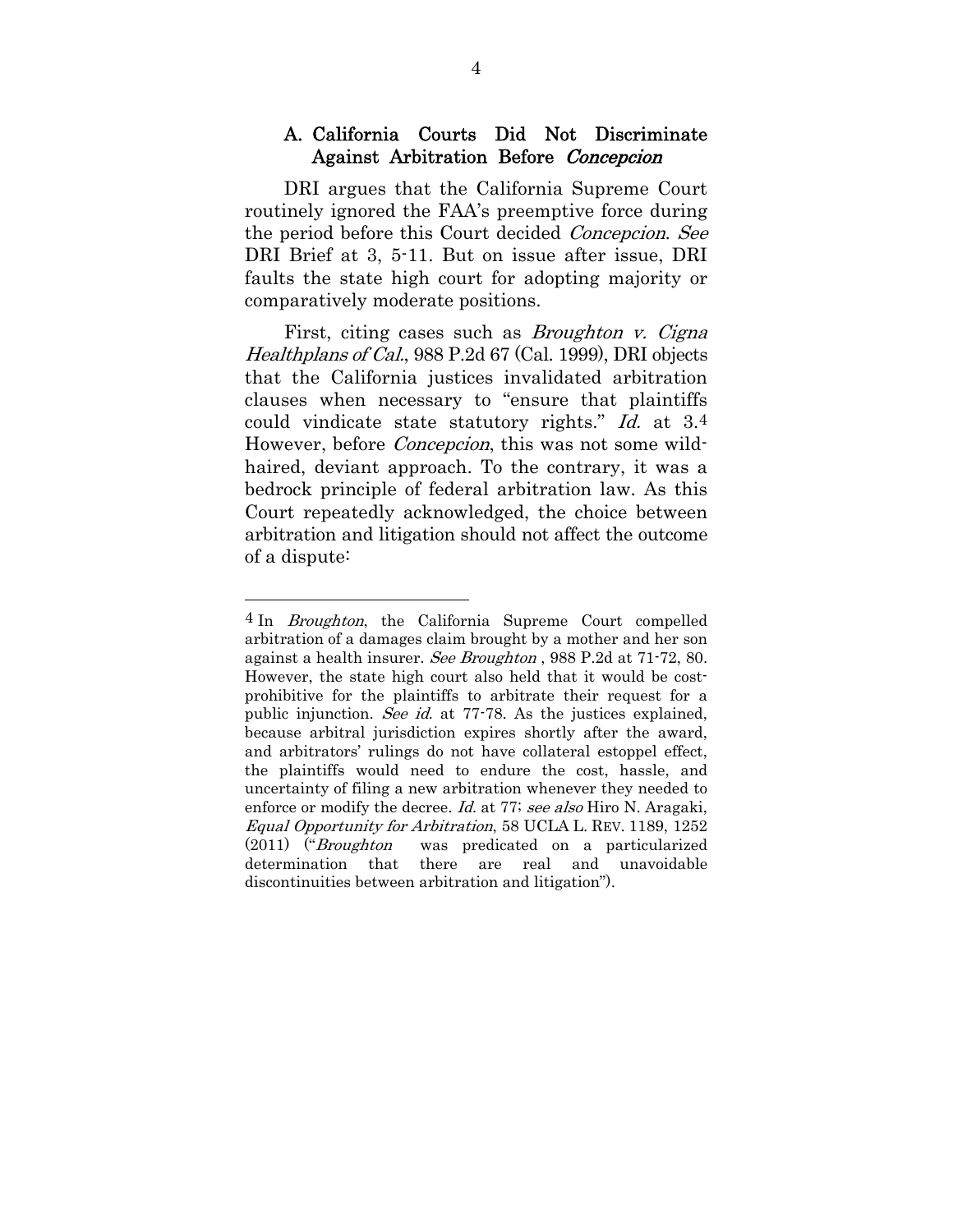By agreeing to arbitrate a statutory claim, a party does not forgo the substantive rights afforded by the statute; it only submits to their resolution in an arbitral, rather than a judicial, forum. It trades the procedures and opportunity for review of the courtroom for the simplicity, informality, and expedition of arbitration.

Mitsubishi Motors Corp. v. Soler Chrysler-Plymouth, Inc., 473 U.S. 614, 628 (1985); Shearson/Am. Exp., Inc. v. McMahon, 482 U.S. 220, 229 (1987); Rodriguez de Quijas v. Shearson/Am. Exp., Inc., 490 U.S. 477, 481 (1989); Gilmer v. Interstate/Johnson Lane Corp., 500 U.S. 20, 26 (1991); Circuit City Stores, Inc. v. Adams, 532 U.S. 105, 123 (2001); E.E.O.C. v. Waffle House, Inc., 534 U.S. 279, 296 n.10 (2002).

Although these cases involved federal statutory causes of action, the FAA's guarantee of outcomeneutrality extended to state-created rights as well. As then-Judge John Roberts explained in a case involving alleged violations of District of Columbia anti-discrimination legislation, "[s]tatutory claims may be subject to agreements to arbitrate, so long as the agreement does not require the claimant to forgo substantive rights afforded under the statute." Booker v. Robert Half Int'l, Inc., 413 F.3d 77, 79 (D.C. Cir. 2005); see also Kristian v. Comcast Corp., 446 F.3d 25, 29 (1st Cir. 2006) (noting that an arbitration clause cannot "prevent the vindication of statutory rights under state . . . law").5

<sup>5</sup> Accord, Rembert v. Ryan's Family Steak Houses, Inc., 596 N.W.2d 208, 226 (Mich. 1999) (ordering state employment discrimination claim to arbitration on the condition that the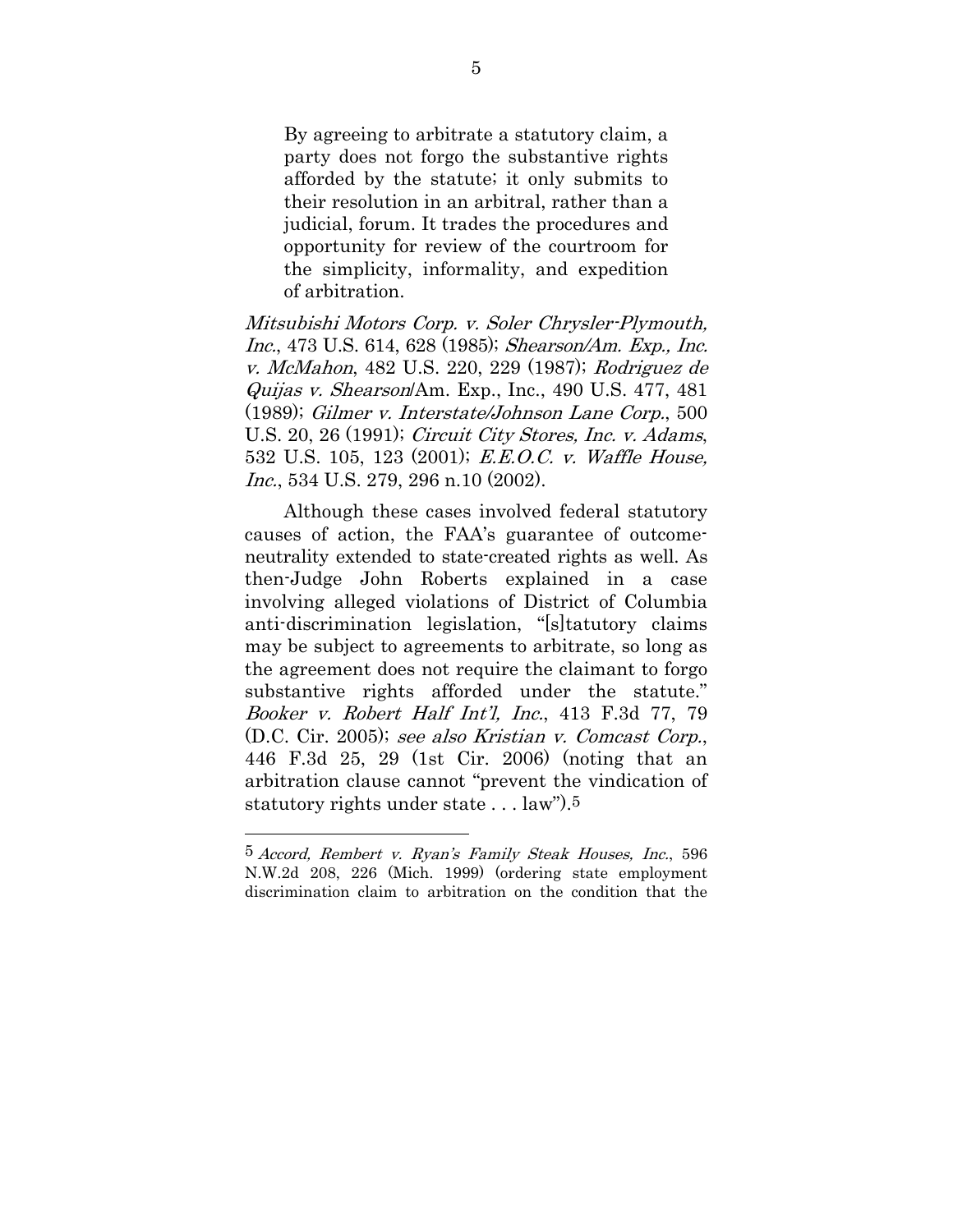Putting a different rhetorical gloss on the same argument, DRI repeatedly accuses California courts of discriminating against arbitration by invoking the state's "public policy against exculpatory contracts." DRI Brief at 8-10. But that approach is entirely consistent with the FAA's text. Section 2, the statute's centerpiece, instructs courts to annul arbitration clauses under "generally applicable contract defenses." Doctor's Associates, Inc. v. Casarotto, 517 U.S. 681, 686-87 (1996). The defense of violation of public policy has long been "a rule of the common law of universal application." Trist v. Child, 88 U.S. (21 Wall.) 441, 448 (1874).6 Courts from across the country have observed that "the tenet that a contract may be invalidated on grounds that it violates public policy is a principle of [s]tate contract law that 'arose to govern issues concerning the validity, revocability, and enforceability of contracts generally." Feeney v. Dell Inc., 908 N.E.2d 753, 768 (Mass. 2009) (quotation

<sup>&</sup>quot;procedures are fair so that the employee may effectively vindicate his statutory rights"); Sec. Serv. Fed. Credit Union v. Sanders, 264 S.W.3d 292, 300 (Tex. App. 2008) (striking down arbitration clause that impaired the plaintiffs' exercise of their Texas Deceptive Trade Practices Act rights).

<sup>6</sup> See also David Horton, Federal Arbitration Act Preemption, Purposivism, and State Public Policy, 101 GEO. L.J. 1217, 1224, 1255-56 (2013) ("Congress debated and passed the statute during the golden age of the public policy doctrine—a time when courts held that a contract violated state public policy more frequently than they invoked garden-variety rules such as mistake, duress, lack of consideration, or the statute of frauds"); G. Richard Shell, Contracts in the Modern Supreme Court, 81 CAL. L. REV. 433, 529 n.82 (1993) (observing that "the public policy [defense] had surprising vitality in many jurisdictions during the *Lochner* era").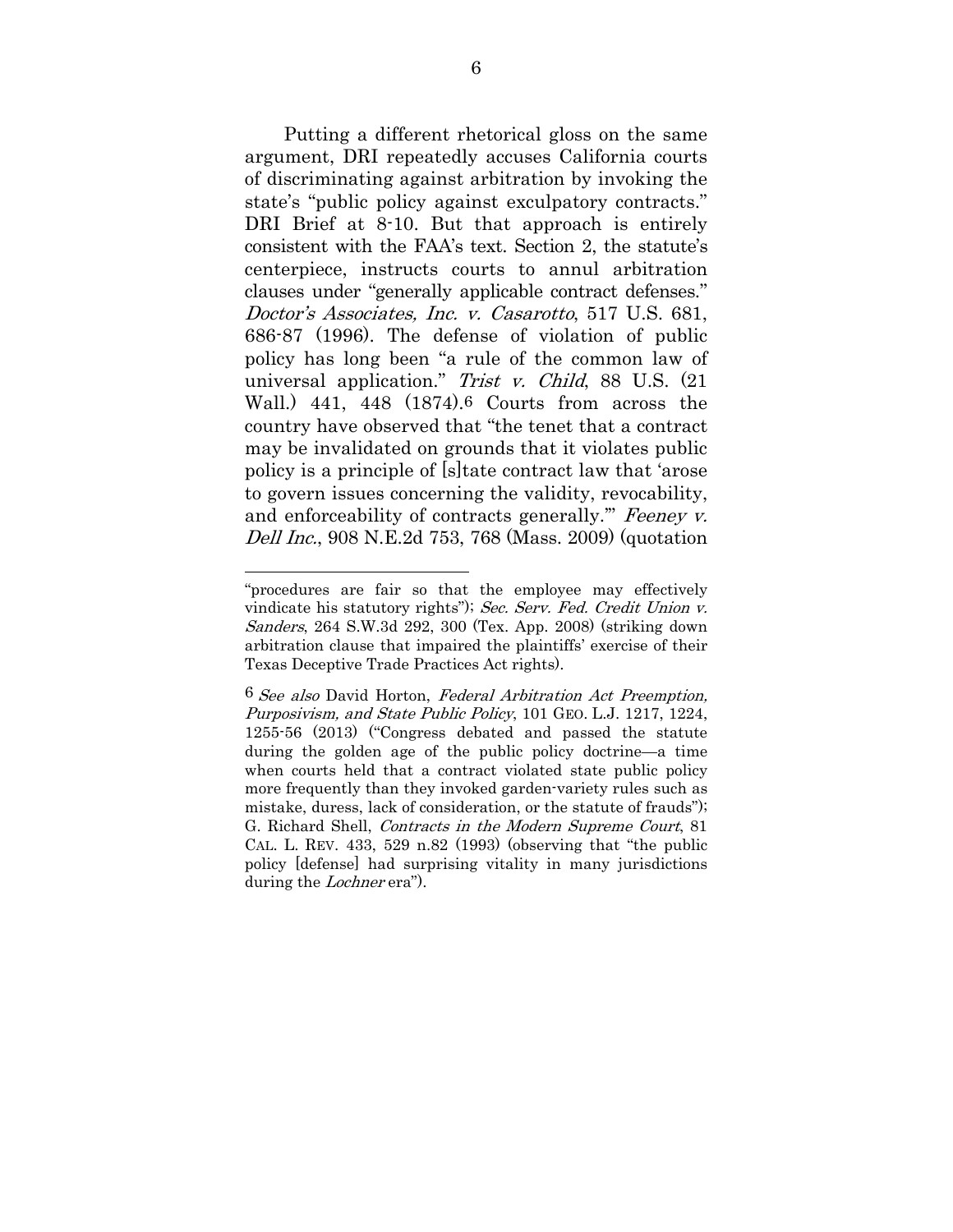omitted); Picardi v. Eighth Judicial District, 251 P.3d 723, 726 (Nev. 2011) ("courts may refuse to enforce [an arbitration clause] . . . that contravenes the state's public policy"); In Re Poly-Am., L.P., 262 S.W.3d 337, 347 (Tex. 2008) (rejecting the argument that "the FAA preempts all state public-policy grounds for finding the agreement to arbitrate unenforceable" because the statute "require[s] only that agreements to arbitrate be placed 'upon the same footing as other contracts") (quoting *Doctor's* Assocs., 517 U.S. at 687).

Consider Discover Bank v. Superior Court, 113 P.3d 1100 (Cal. 2005), which *Concepcion* abrogated. From DRI's brief, one might think that California stood alone by invalidating class arbitration waivers that exonerated defendants from numerous lowvalue claims. See DRI Brief at 9-10. But *Discover* Bank was the leading approach. Indeed, courts routinely nullified class arbitration waivers for serving as "exculpatory clause[s]," Muhammad v. County Bank of Rehoboth Beach, Delaware, 912 A.2d 88, 99 (N.J. 2006), and giving drafters carte blanche to engage in "a broad range of wrongful conduct." Scott v. Cingular Wireless, 161 P.3d 1000, 1009 (Wash. 2007).7

<sup>7</sup> See also Leonard v. Terminix Int'l Co., L.P., 854 So. 2d 529, 535-36 (Ala. 2002); Cooper v. QC Financial Services, Inc., 503 F. Supp. 2d 1266, 1279-80 (D. Ariz. 2007); Powertel v. Bexley, 743 So. 2d 570, 576 (Fla. Ct. App. 1999); Dale v. Comcast Corp., 498 F.3d 1216, 1224 (11th Cir. 2007) (applying Georgia law); Kinkel v. Cingular Wireless LLC, 857 N.E.2d 250, 274 (Ill. 2006); Lazado v. Dale Baker Oldsmobile, Inc., 91 F.Supp.2d 1087, 1105 (W.D. Mich. 2000); Feeney, 908 N.E.2d at 762-68; Brewer v. Missouri Title Loans, Inc., 323 S.W.3d 18, 24 (Mo. 2010); Fiser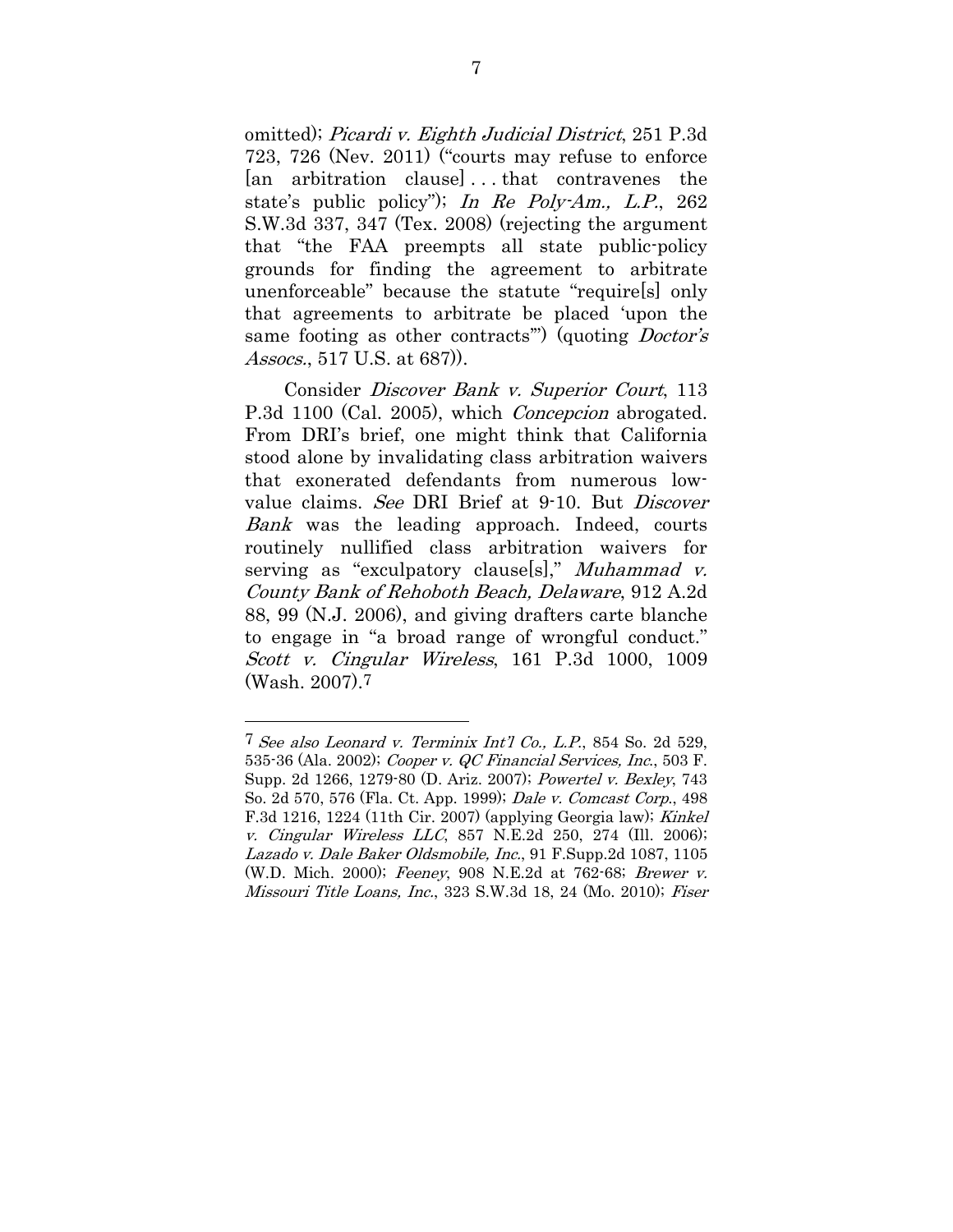Likewise, DRI argues that *Armendariz v.* Foundation Health Psychcare Services, Inc., 6 P.3d 669 (Cal. 2000) "invented" a rule "mandating a 'modicum of bilaterality' in arbitration—i.e., that an arbitration clause required as a condition of employment must apply to both claims more likely to be brought by an employer and claims more likely to be brought by an employee." DRI Brief at 8. But Armendariz drew on a venerable line of cases from other jurisdictions that prohibit non-mutual arbitration clauses in all contexts by holding that they lack consideration. See Stevens/Leinweber/Sullens, Inc. v. Holm Dev. & Management, Inc., 795 P.2d 1308, 1313 (Az. Ct. App. 1990).8 According to these courts, because the FAA's separability doctrine treats arbitration clauses as independent contracts within broader "container" contracts, "the consideration exchanged for one party's promise to arbitrate must be the other party's promise to arbitrate." Hull v. Norcom, Inc., 750 F.2d 1547, 1550 (11th Cir. 1985).

v. Dell Computer Corp., 188 P.3d 1215, 1222 (N.M. 2008); Tillman v. Commercial Credit Loans, Inc., 655 S.E.2d 362, 373 (N.C. 2008); Vasquez-Lopez v. Beneficial Oregon, Inc., 152 P.3d 940, 944 (Or. App. 2007); Thibodeau v. Comcast Corp., 912 A.2d 874, 886 (Pa. Super. Ct. 2006); Coady v. Cross Country Bank, Inc., 729 N.W.2d 732, 746 (Wis. App. 2007); Herron v. Century BMW, 693 S.E.2d 394, 399 (S.C. 2010); State ex rel. Dunlap v. Berger, 567 S.E.2d 265, 272 n.3 (W. Va. 2002).

<sup>8</sup> See also Gibson v. Neighborhood Health Clinics, Inc., 121 F.3d 1126, 1131 (7th Cir. 1997); Noohi v. Toll Bros., Inc., 708 F.3d 599, 611–12 (4th Cir. 2013); Independence Cnty. v. City of Clarksville, 386 S.W.3d 395, 399 (Ark. 2012); Cheek v. United Healthcare of Mid–Atlantic, Inc., 835 A.2d 656, 669 (Md. 2003); Jimenez v. Cintas Corp., \_\_\_S.W.3d\_\_\_, No. ED 101015, 2015 WL 160451, at \*8 (Mo. Ct. App. Jan. 13, 2015).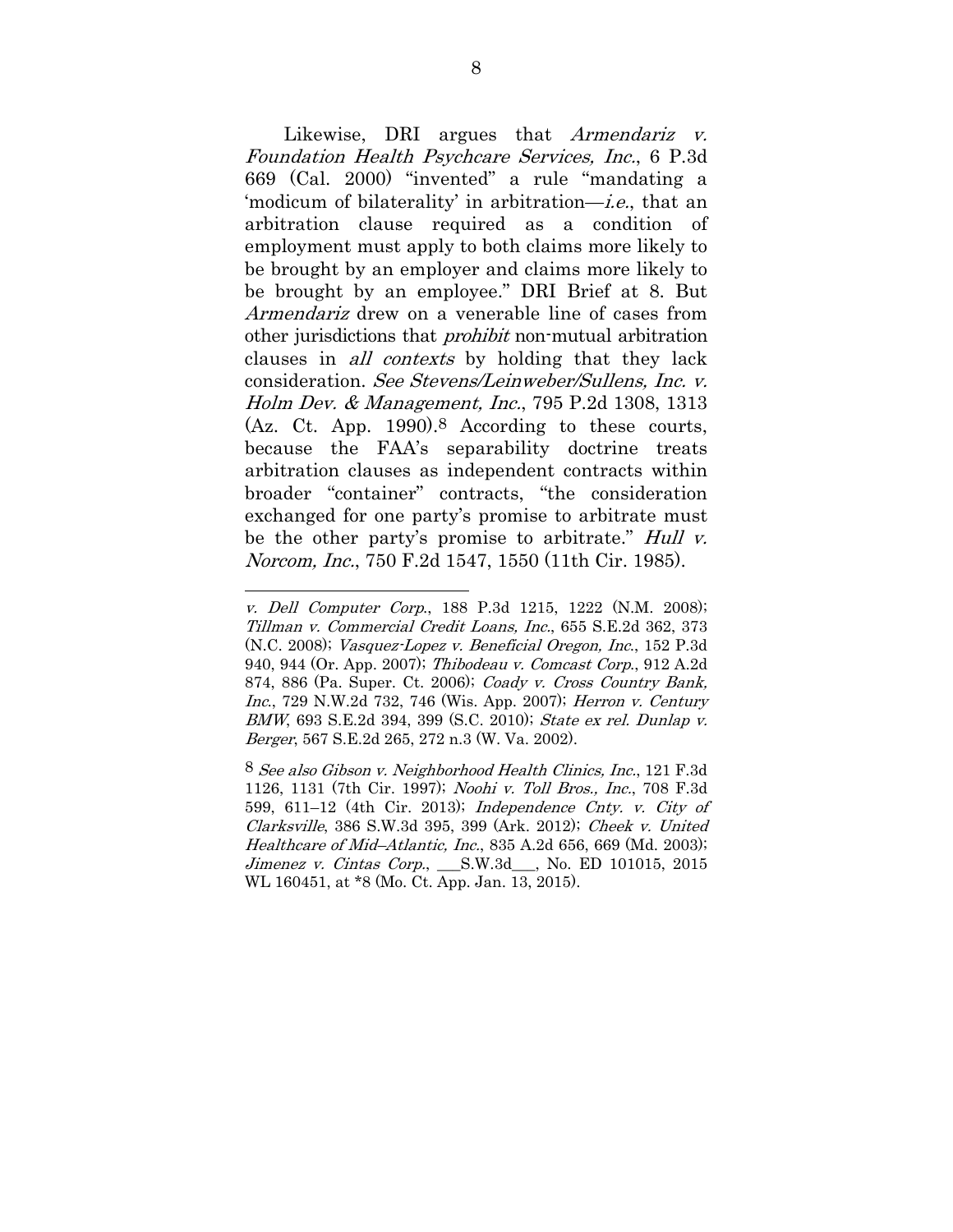Armendariz does not sweep nearly so far. It only governs adhesive employment agreements, not all contracts. Moreover, it merely factors an arbitration clause's imbalance into the unconscionability analysis, instead of deeming it to be a fatal lack of consideration. In fact, many states follow similar rules. See, e.g., Tillman v. Commercial Credit Loans, Inc., 655 S.E.2d 362, 372 (N.C. 2008) ("[t]he one-sidedness of the clause . . . contributes to our overall conclusion that it is unconscionable"); Dan Ryan Builders, Inc. v. Nelson, 737 S.E.2d 550, 560 (W. Va. 2012) ("in assessing whether a contract provision is substantively unconscionable, a court may consider whether the provision lacks mutuality of obligation").9

In sum, DRI fails to prove that "California in particular has a history of aggressively refusing to enforce arbitration agreements." DRI Brief at 5. Before Concepcion, California was just one of many jurisdictions that exercised its prerogative under section 2 to police arbitration clauses for fairness.

### B. California's Recent FAA Jurisprudence Has Also Been Faithful to this Court's Precedents

DRI also contends that California courts "have continued to resist the FAA's preemptive mandate" after Concepcion Italian Colors. DRI Brief at 15-20.

<sup>9</sup> See also Iberia Credit Bureau, Inc. v. Cingular Wireless LLC, 379 F.3d 159, 170 (5th Cir. 2004) ("[t]he[se] cases do not necessarily express the impermissible view that arbitration is inferior to litigation, for a choice of remedies is better than being limited to one forum") (applying Louisiana law); Berent v. CMH Homes, Inc., \_\_\_S.W.3d\_\_\_, No. E201301214SCR11CV, 2015 WL 3526984, at \*10 (Tenn. June 5, 2015) (rejecting the argument that Concepcion preempts these decisions).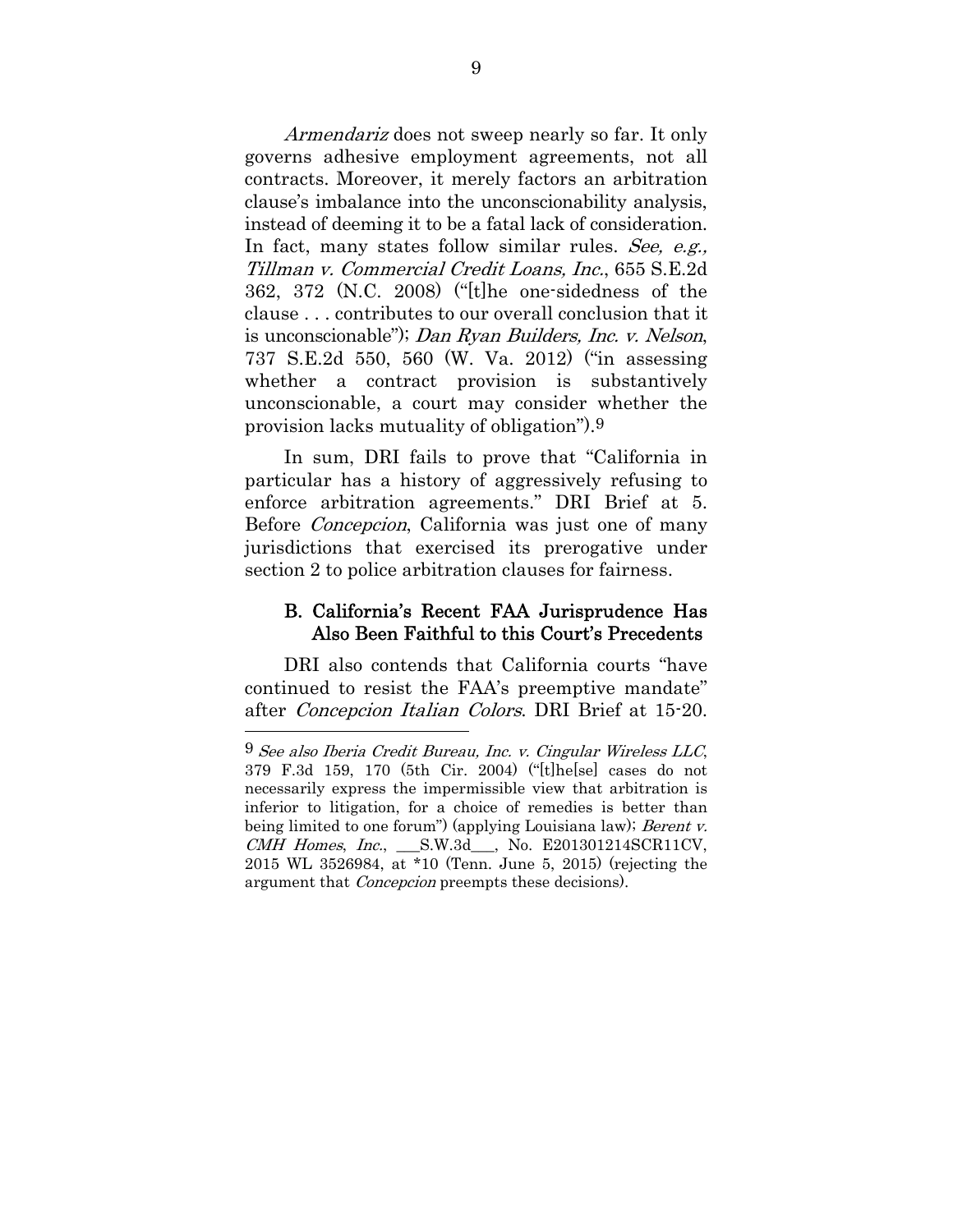But DRI criticizes the state judiciary for failing to conform to DRI's unique reading of those opinions. In addition, DRI overlooks recent California decisions that have expanded the scope of the FAA.

According to DRI, Concepcion and Italian Colors require courts to robotically enforce arbitration clauses "even when this leads to a result at odds with state public policy, state unconscionability doctrine, or other principles of state law." DRI Brief at 30. This is a dramatic overstatement. Rather than immunizing flagrantly one-sided arbitration clauses from state law—a result that would write section 2 out of the statute—Concepcion and Italian Colors rejected the argument that the class action device was necessary for plaintiffs to vindicate "negative value" causes of action. Indeed, Concepcion's core reasoning—that class arbitration "interferes with fundamental attributes of arbitration" because it is "slower, more costly, and more likely to generate procedural morass than final judgment"—does not extend beyond the class setting. Concepcion, 131 S.Ct. at 1748-51.10

Likewise, *Italian Colors* relied heavily on the fact that waiving the right to *aggregate* a claim does

<sup>10</sup> In fact, *Concepcion* had no quarrel with the idea that both unconscionanility and violation of public policy are "generally applicable contract defenses" within the meaning of section 2. See Concepcion, 131 S.Ct. at 1746-47. Instead, Concepcion warned that these rules would be preempted if used in a way that is incompatible with the FAA's "purposes and objectives." See id. at 1747 (providing as an example "a case finding") unconscionable or unenforceable as against public policy consumer arbitration agreements that fail to provide for judicially monitored discovery").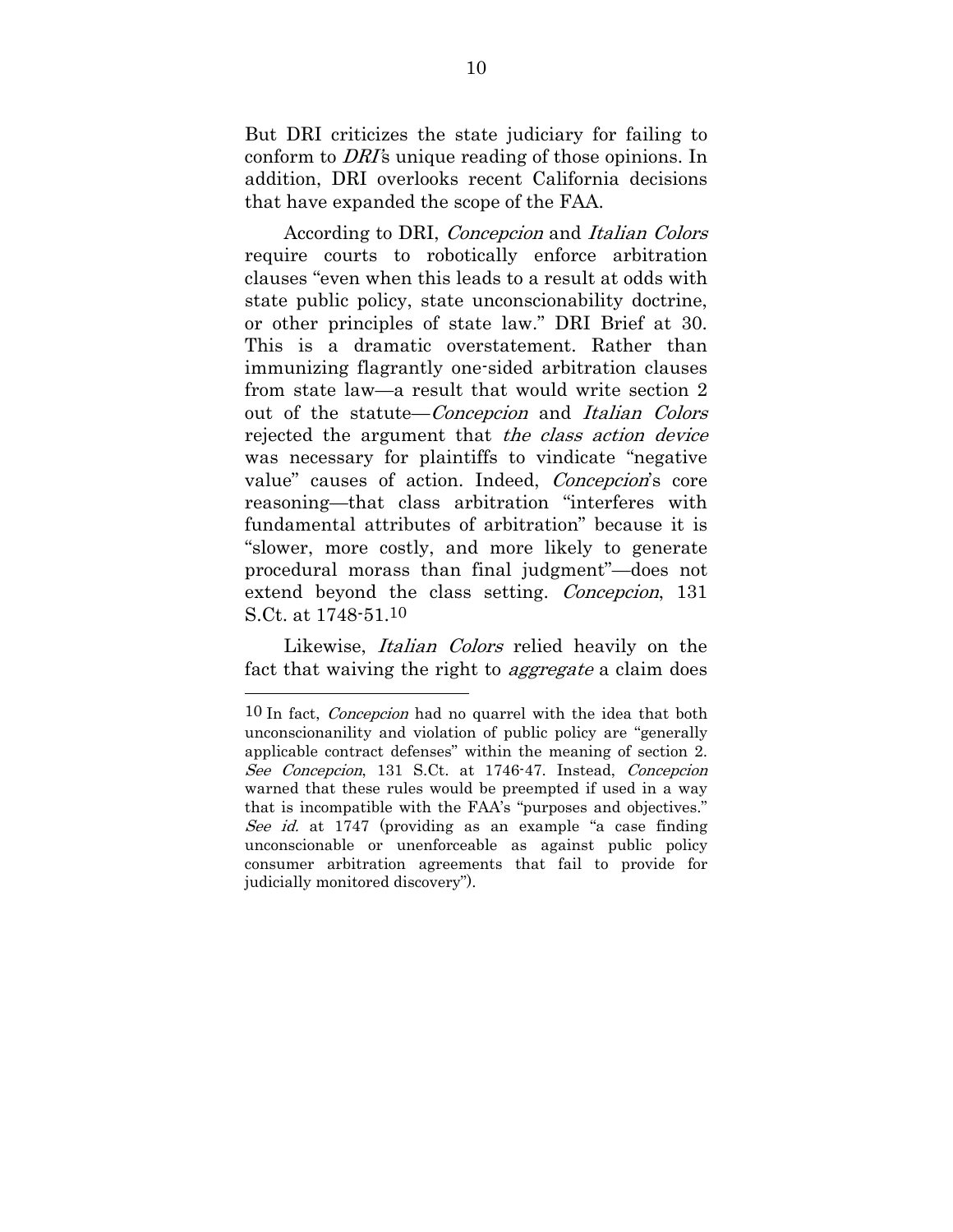not mean surrendering "the right to pursue" the claim. Italian Colors, 133 S.Ct. at 2310-11 ("The class-action waiver . . . no more eliminates th[e] parties' right to pursue their statutory remedy than did federal law before its adoption of the class action for legal relief in 1938."). This context-specific logic does not suggest that the FAA precludes states from determining that an arbitration clause eviscerates a particular plaintiff's substantive rights.

And indeed, the other cases that DRI cites do not support its breathtaking assertion that "[t]he FAA imposes a binding value judgment about the merits of enforcing arbitration agreements as written" without regard to the consequences. DRI Brief at 19. These decisions merely explain that state law cannot deem the bare existence of an arbitration clause to constitute a waiver of substantive rights. See id. at 18-20 (citing McMahon, 482 U.S. at 232; Coleman v. Prudential Bache Sec., Inc., 802 F.2d 1350, 1352 (11th Cir. 1986); Ex parte McNaughton, 728 So. 2d 592, 597 (Ala. 1998); THI of N.M. at Hobbs Ctr., LLC v. Patton, 741 F.3d 1162, 1169 (10th Cir. 2014)). They do not speak to the discrete and more granular issue of whether state law can nullify *particular one*sided terms within arbitration provisions.

For these reasons, nearly every court to consider the issue has recognized that Concepcion and Italian Colors "cannot be read to immunize all arbitration agreements from invalidation no matter how unconscionable they may be." Chavarria v. Ralphs Grocery Co., 733 F.3d 916, 927 (9th Cir. 2013); In re Checking Account Overdraft Litig. MDL No. 2036, 685 F.3d 1269, 1277 (11th Cir. 2012) ("[T]here are instances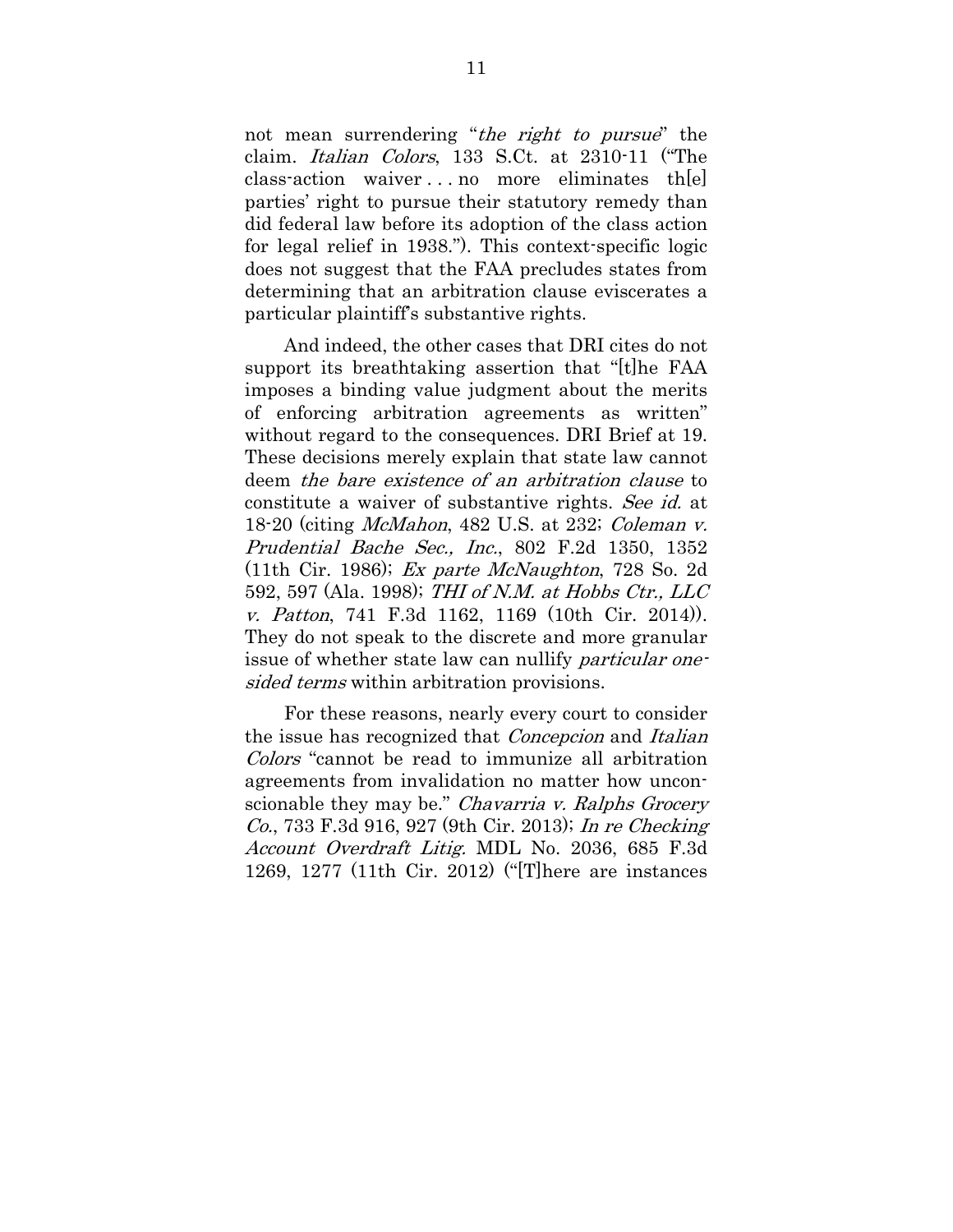wherein a state law may invalidate an arbitration agreement without being preempted by the FAA. Indeed, the phrase 'save upon such grounds as exist at law or in equity for the revocation of any contract' in  $\S 2$  must have meaning." (quoting  $9 \text{ U.S.C.} \ \S 2)$ ).

Against this backdrop, DRI's critique evaporates. For example, DRI cites Sonic Calabasas A, Inc. v. *Moreno*, 311 P.3d 184 (Cal. 2013) ("*Sonic II*") as proof of the California Supreme Court's purported defiance of Concepcion and Italian Colors. DRI Brief at 16-20. In Sonic II, an arbitration clause waived an employee's entitlement to a "Berman hearing": an informal administrative proceeding designed to help employees bring wage claims. See Sonic II, 311 P.3d at 190-91. The state high court held that the FAA preempts a previous opinion that held that arbitration clauses can never eliminate an employee's Berman rights. See id. at 199-200. Yet the state justices also reasoned that because Berman hearings boast

<sup>11</sup> See also Smith v. Jem Grp., Inc., 737 F.3d 636, 641 (9th Cir. 2013) (applying Washington law); In Re Checking Account Overdraft Litig., \_\_\_F. Supp. 3d\_\_\_, No. 1:09-MD-02036, 2015 WL 464266, at \*5 (S.D. Fla. Feb. 3, 2015); Guidotti v. Legal Helpers Debt Resolution, L.L.C., <sub>F.</sub> Supp. 3d<sub>framener</sub> No. CIV.A. 11-1219 JBS, 2014 WL 6863183, at \*13 (D.N.J. Dec. 3, 2014); Siopes v. Kaiser Found. Health Plan, Inc., 312 P.3d 869, 896 n.13 (Haw. 2013); Schnuerle v. Insight Comm, Co., L.P., 376 S.W.3d 561, 578 (Ky. 2012); Brewer v. Missouri Title Loans, 364 S.W.3d 486, 493 (Mo. 2012); Kelker v. Geneva-Roth Ventures, Inc., 303 P.3d 777, 784 (Mont. 2013); Figueroa v. THI of New Mexico at Casa Arena Blanca, LLC, 306 P.3d 480, 486 (N.M. Ct. App. 2012); Hill v. Garda CL Nw., Inc., 308 P.3d 635, 640 (Wash. 2013).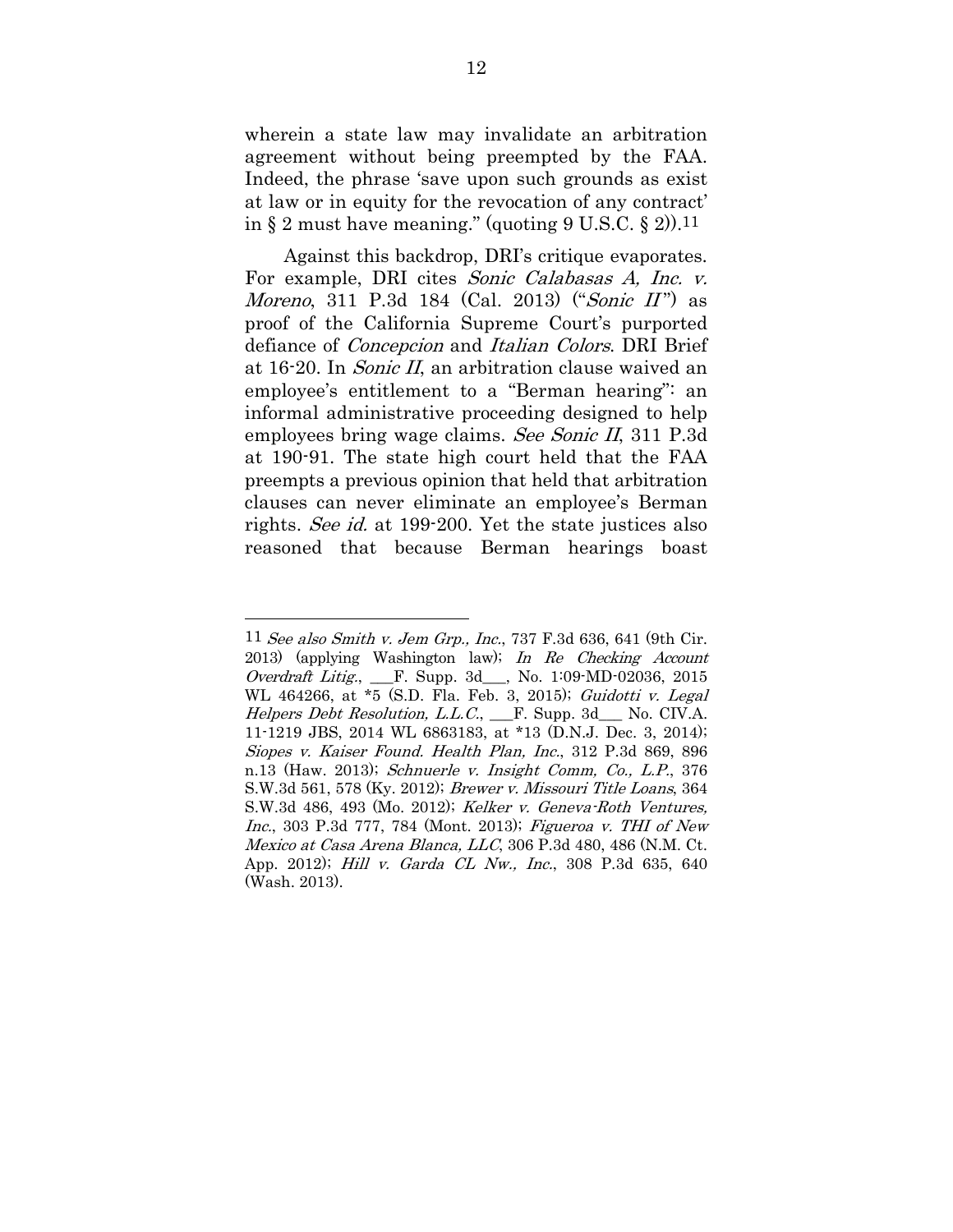special pro-employee features,12 the relinquishment of these rights, like any other factor, can inform the unconscionability calculus:

Waiver of these protections does not necessarily render an arbitration agreement unenforceable, nor does it render an arbitration agreement unconscionable per se. But waiver of these protections in the context of an agreement that does not provide an employee with an accessible and affordable arbitral forum for resolving wage disputes may support a finding of unconscionability.

Id. at 203. Although DRI complains that Sonic II "flout[s] *Concepcion*" by asking whether arbitration clauses are tainted by "unfairness," DRI Brief at 18, that very inquiry—whether an adhesive term is "overly harsh"—is the lynchpin of the unconscionability doctrine. A&M Produce Co. v. FMC Corp., 186 Cal. Rptr. 114, 122 (Ct. App. 1982); Williams v. Walker-Thomas Furniture Co., 350 F.2d 445, 449 (D.C. Cir. 1965). The true target of DRI's ire is not the California judiciary, but section 2, which makes arbitration clauses susceptible to black-letter contract defenses.

Finally, DRI's speculation about the state justices' dark motives is impossible to square with the fact

<sup>12</sup> Berman hearings include "procedural informality, assistance of a translator, . . . an expert adjudicator who is authorized to help the parties by questioning witnesses and explaining issues and terms, and provisions on fee shifting, mandatory undertaking, and assistance of the Labor Commissioner as counsel to help employees defend and enforce any award on appeal." Sonic II, 311 P.3d at 203.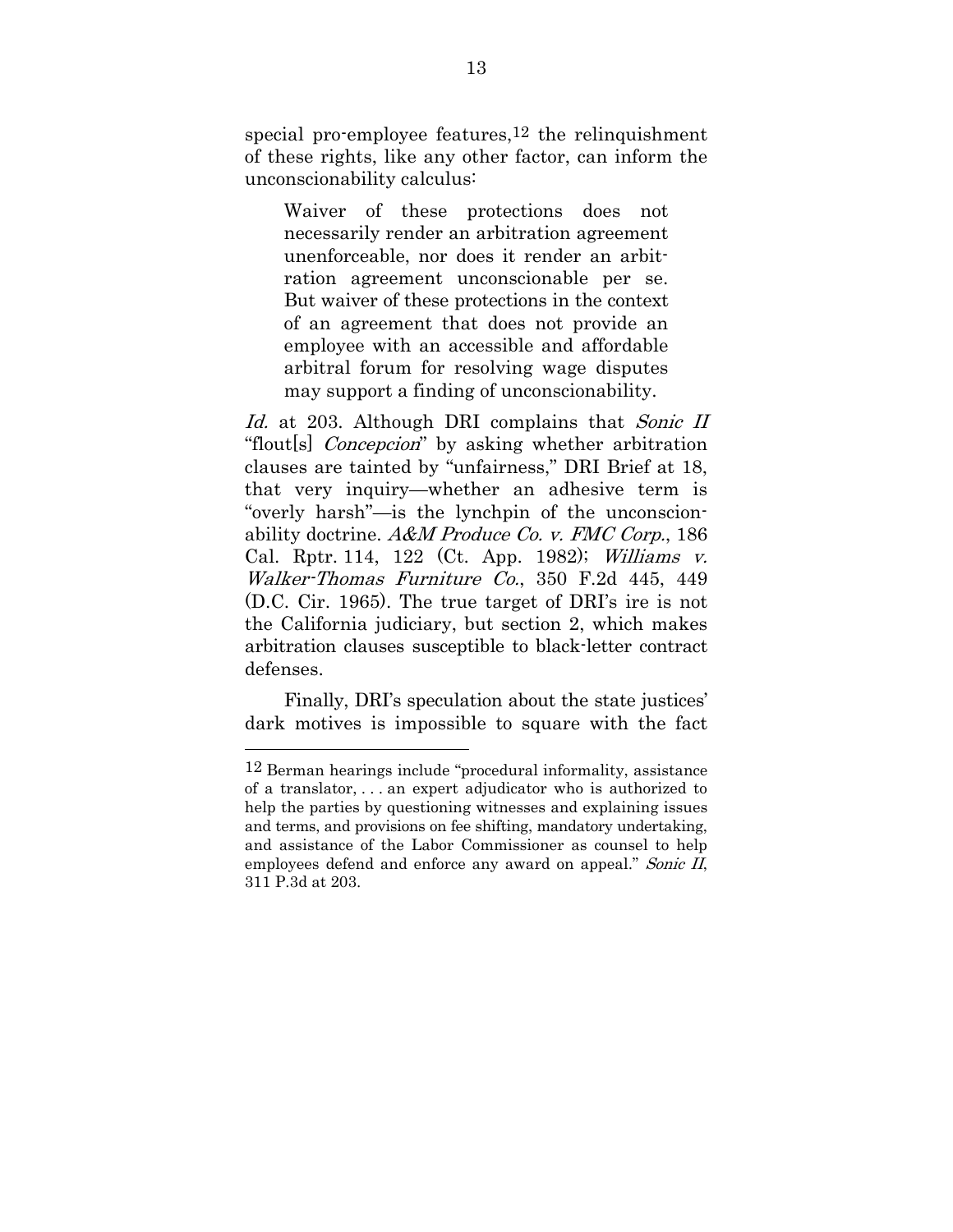that they have recently enlarged the FAA's ambit. Consider their treatment of class arbitration waivers in employment disputes. Previously, in Gentry v. Superior Court, 165 P.3d 556, 563-68 (Cal. 2007), the state supreme court had imported *Discover Bank's* rule that certain class action bans are unconscionable from the consumer to the employment sphere. Then, after Concepcion, the National Labor Relations Board ("NLRB") held in D.R. Horton Inc. v. Cuda, 357 NLRB No. 184, 2012 WL 36274, \*15-16 (2012), that class arbitration waivers violate the National Labor Relations Act. Nevertheless, in *Iskanian v.* CLS Transp. Los Angeles, LLC, 327 P.3d 129, 135- 37, 141-42 (Cal. 2014), the California Supreme Court determined that the FAA preempted *Gentry* and rejected the NRLB's conclusions in Horton. As the justices explained, "Concepcion held that the FAA . . . prevent[s] states from mandating or promoting procedures incompatible with arbitration." Id. at 137. That is not the logic of a court so intent on "evadling" the FAA that it "requires this Court's ongoing supervision." DRI Brief at 26.13

<sup>13</sup> Similarly in Pinnacle Museum Tower Assn. v. Pinnacle Mkt. Dev. (US), LLC, 282 P.3d 1217, 1224-41 (Cal. 2012)—which DRI does not cite—the California Supreme Court became the first court in the country to enforce an arbitration clause that appeared in real property parcel's declaration of covenants, conditions, and restrictions ("CC&Rs"). The state high court held that the provision was binding on a homeowner's association even though its members "did not bargain . . . over the terms of the [p]roject CC&Rs or participate in their drafting." Id. at 1224-31 (noting that "[a]n arbitration clause within a contract may be binding on a party even if the party never actually read the clause"). In addition, the justices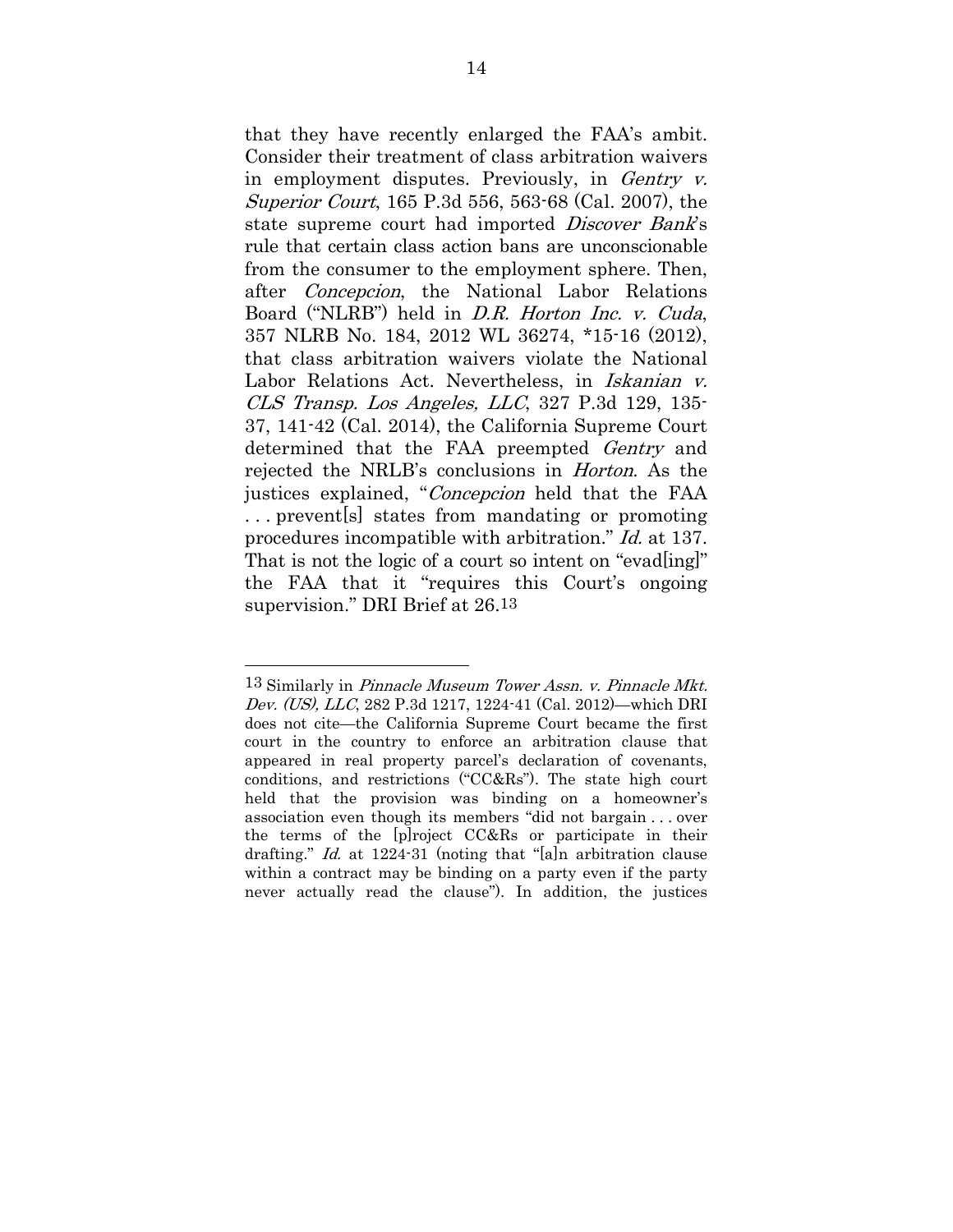

### **CONCLUSION**

This Court should affirm the California Court of Appeal's decision.

Respectfully submitted,

HOLLY MCGREGOR MOSIER COUNSEL OF RECORD SANDERS PHILLIPS GROSSMAN, LLC 2860 MICHELLE DR., SUITE 220 IRVINE, CA 92606 (877) 480-9142 HMOSIER@THESANDERSFIRM.COM

DAVID HORTON UC DAVIS SCHOOL OF LAW (KING HALL) 400 MRAK HALL DRIVE DAVIS, CA 95616 (530) 752-4216 DOHORTON@UCDAVIS.EDU

GREGORY A. PATTON LAW OFFICES OF GREGORY PATTON 1303 BELLINGHAM, DRIVE OCEANSIDE, CA 92057 (714) 206-6790 GPATTONLAW@AOL.COM COUNSEL FOR AMICI CURIAE

rejected the trial court's finding that the arbitration provision was unconscionable. See Id. at 1223-34.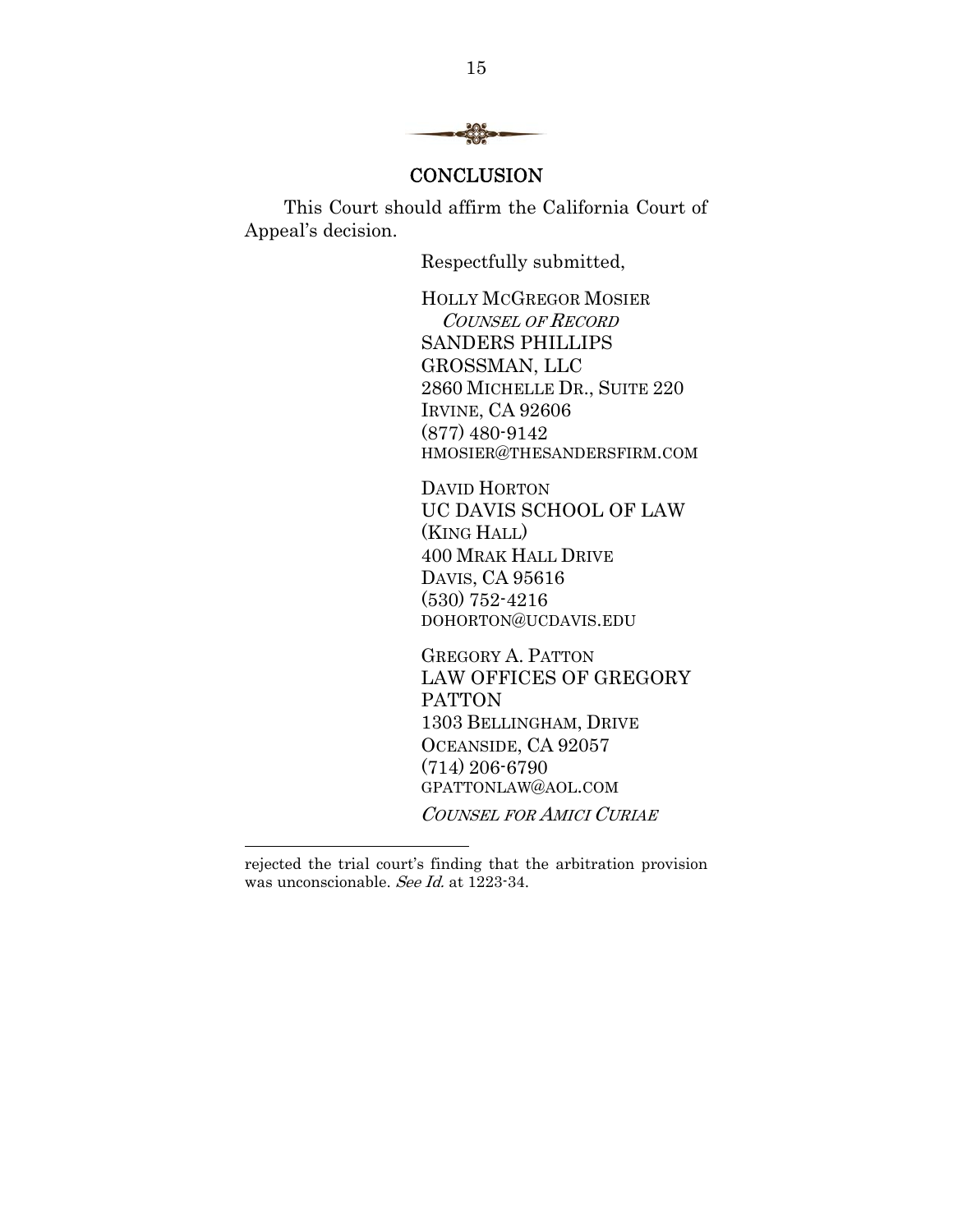### APPENDIX List of Amici Curiae California Law Professors

Andrew D. Bradt Assistant Professor of Law University of California, Berkeley, School of Law

Stephen M. Bundy Professor of Law Emeritus University of California, Berkeley, School of Law

Joshua Paul Davis Associate Dean and Professor of Law University of San Francisco School of Law

William S. Dodge Professor of Law University of California, Davis, School of Law

Samuel F. Ernst Assistant Professor of Law Fowler School of Law at Chapman University

Danielle Kie Hart Professor of Law Southwestern Law School

John Patrick Hunt Professor of Law University of California, Davis, School of Law

Amalia D. Kessler Lewis Talbot and Nadine Hearn Shelton Professor of International Legal Studies Stanford Law School

Nancy S. Kim Professor of Law and ProFlowers Distinguished Professor of Internet Studies California Western School of Law

Charles L. Knapp Joseph W. Cotchett Distinguished Professor of Contract Law University of California, Hastings, School of Law